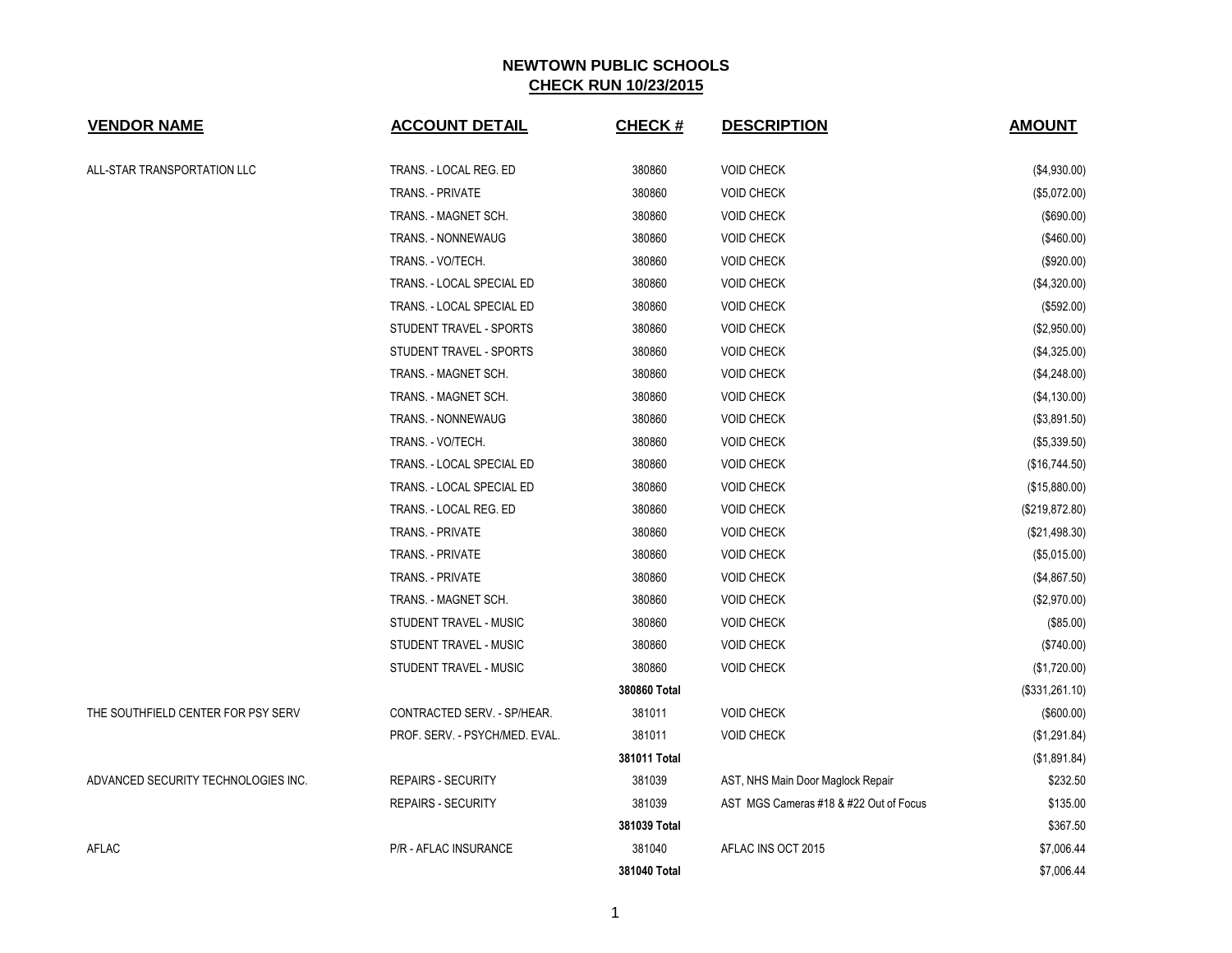| <b>VENDOR NAME</b>               | <b>ACCOUNT DETAIL</b>             | <b>CHECK#</b> | <b>DESCRIPTION</b>                             | <b>AMOUNT</b> |
|----------------------------------|-----------------------------------|---------------|------------------------------------------------|---------------|
| ALARMS BY PRECISION LLC          | <b>B. &amp; G. REPAIRS - M.G.</b> | 381041        | REPAIR / ADJUST PANIC BAR ON CAFÉ DOOR         | \$574.00      |
|                                  | <b>EMERGENCY REPAIRS - H.</b>     | 381041        | LOCK / ALARM EMERG REPAIRS - HAWL              | \$187.50      |
|                                  | <b>EMERGENCY REPAIRS - H.</b>     | 381041        | LOCK / ALARM EMERG REPAIRS - HAWL              | \$1,237.00    |
|                                  | <b>EMERGENCY REPAIRS - RIS.</b>   | 381041        | LOCK / ALARM EMERG REPAIRS - RIS               | \$125.00      |
|                                  | <b>EMERGENCY REPAIRS - RIS.</b>   | 381041        | LOCK / ALARM EMERG REPAIRS - RIS               | \$218.75      |
|                                  |                                   | 381041 Total  |                                                | \$2,342.25    |
| ALL ABOUT YOU HOME CARE SERVICES | PROF. SERV. - HEALTH ELEM/RIS     | 381042        | PROF. SERV. - HEALTH ELEM/RIS                  | \$1,237.50    |
|                                  | PROF. SERV. - HEALTH ELEM/RIS     | 381042        | PROF. SERV. - HEALTH ELEM/RIS                  | \$825.00      |
|                                  | PROF. SERV. - HEALTH ELEM/RIS     | 381042        | PROF. SERV. - HEALTH ELEM/RIS                  | \$1,650.00    |
|                                  |                                   | 381042 Total  |                                                | \$3,712.50    |
| ALL-STAR TRANSPORTATION LLC      | TRANS. - LOCAL REG. ED            | 381043        | T.A.P. SEPT 2015                               | \$4,930.00    |
|                                  | <b>TRANS. - PRIVATE</b>           | 381043        | ST. ROSE SEPT 2015                             | \$5,072.00    |
|                                  | TRANS. - MAGNET SCH.              | 381043        | DERBY DANBURY MAGNET SEPT 2015                 | \$690.00      |
|                                  | TRANS. - NONNEWAUG                | 381043        | NONNEWAUG SEPT 2015                            | \$460.00      |
|                                  | TRANS. - VO/TECH.                 | 381043        | VANS FOR HENRY ABBOTT TECH SEPT 2015           | \$920.00      |
|                                  | TRANS. - LOCAL SPECIAL ED         | 381043        | <b>MONITORS SEPT 2015</b>                      | \$12,297.95   |
|                                  | TRANS. - LOCAL SPECIAL ED         | 381043        | ESY PROGRAM AUG 2015                           | \$4,320.00    |
|                                  | TRANS. - LOCAL SPECIAL ED         | 381043        | <b>MONITORS AUG 2015</b>                       | \$592.00      |
|                                  | STUDENT TRAVEL - SPORTS           | 381043        | SPORTS- STUDENT TRANSPORTATION                 | \$4,510.00    |
|                                  | <b>STUDENT TRAVEL - SPORTS</b>    | 381043        | SPORTS- STUDENT TRANSPORTATION                 | \$2,950.00    |
|                                  | STUDENT TRAVEL - SPORTS           | 381043        | SPORTS- STUDENT TRANSPORTATION                 | \$4,325.00    |
|                                  | STUDENT TRAVEL - MUSIC            | 381043        | <b>TRANSPORTATION</b>                          | \$85.00       |
|                                  | STUDENT TRAVEL - MUSIC            | 381043        | <b>TRANSPORTATION</b>                          | \$740.00      |
|                                  | STUDENT TRAVEL - MUSIC            | 381043        | <b>TRANSPORTATION</b>                          | \$1,720.00    |
|                                  |                                   | 381043 Total  |                                                | \$43,611.95   |
| <b>LAURA ALTIERI</b>             | OFF. SUPPLIES - ADMIN.            | 381044        | PROF DEVEL SUPPLIES                            | \$108.91      |
|                                  | OFF. SUPPLIES - ADMIN.            | 381044        | PROF DEVEL SUPPLIES                            | \$40.58       |
|                                  |                                   | 381044 Total  |                                                | \$149.49      |
| AMAZON                           | <b>SUPPLIES - LIBRARY</b>         | 381045        | Assorted book order. See attached. No shipping | \$27.99       |
|                                  | <b>SUPPLIES - LIBRARY</b>         | 381045        | Assorted book order. See attached. No shipping | \$4.00        |
|                                  | <b>SUPPLIES - LIBRARY</b>         | 381045        | Assorted book order. See attached. No shipping | \$299.99      |
|                                  | <b>SUPPLIES - LIBRARY</b>         | 381045        | Amazon book order, see attached. No shipping   | \$39.93       |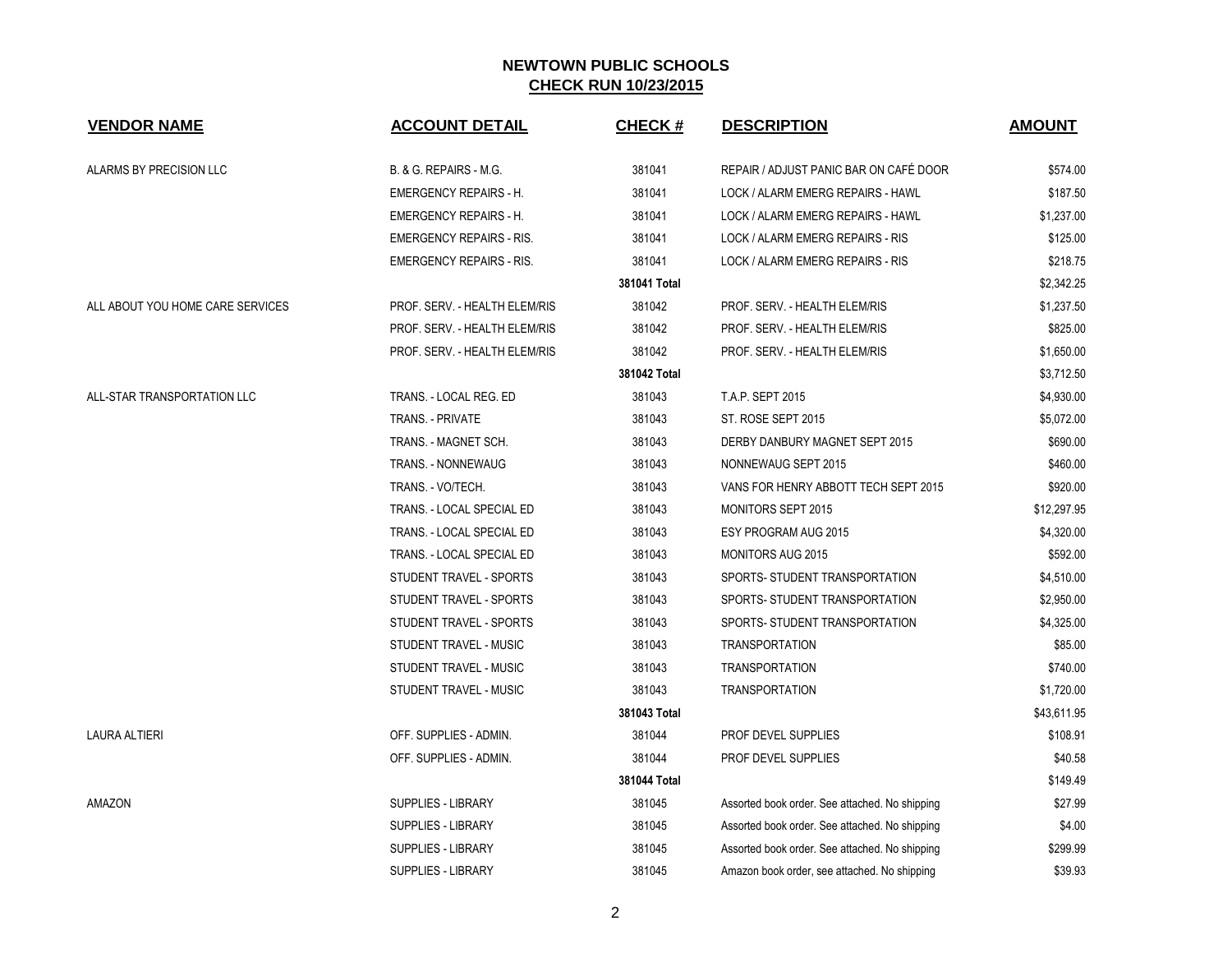| <b>VENDOR NAME</b> | <b>ACCOUNT DETAIL</b>            | <b>CHECK#</b> | <b>DESCRIPTION</b>                                       | <b>AMOUNT</b> |
|--------------------|----------------------------------|---------------|----------------------------------------------------------|---------------|
| AMAZON             | SUPPLIES - LIBRARY               | 381045        | Amazon book order, see attached. No shipping             | \$58.26       |
|                    | <b>SUPPLIES - LIBRARY</b>        | 381045        | Amazon book order, see attached. No shipping             | \$138.27      |
|                    | <b>SUPPLIES - LIBRARY</b>        | 381045        | Amazon book order, see attached. No shipping             | \$226.97      |
|                    | SUPPLIES - LIBRARY               | 381045        | Amazon book order, see attached. No shipping             | \$23.18       |
|                    | SUPPLIES - LIBRARY               | 381045        | Assorted books, see attached.                            | \$11.21       |
|                    | <b>SUPPLIES - LIBRARY</b>        | 381045        | Assorted books, see attached.                            | \$68.46       |
|                    | SUPPLIES - LIBRARY               | 381045        | Assorted books, see attached.                            | \$7.37        |
|                    | SUPPLIES - LIBRARY               | 381045        | Assorted books, see attached.                            | \$15.10       |
|                    | SUPPLIES - LIBRARY               | 381045        | Assorted books, see attached.                            | \$66.27       |
|                    | SUPPLIES - LIBRARY               | 381045        | Assorted books, see attached.                            | \$1.68        |
|                    | SUPPLIES - LIBRARY               | 381045        | Shipping on 3rd party book.                              | \$3.99        |
|                    | <b>SUPPLIES - LIBRARY</b>        | 381045        | Assorted books, see attached.                            | \$3.00        |
|                    | SUPPLIES - LIBRARY               | 381045        | Shipping on 3rd party book.                              | \$3.99        |
|                    | SUPPLIES - LIBRARY               | 381045        | Assorted books, see attached.                            | \$6.94        |
|                    | <b>SUPPLIES - LIBRARY</b>        | 381045        | Shipping on 3rd party book.                              | \$3.99        |
|                    | SUPPLIES - LIBRARY               | 381045        | Assorted books, see attached.                            | \$53.98       |
|                    | <b>SUPPLIES - LIBRARY</b>        | 381045        | Assorted books, see attached.                            | \$29.91       |
|                    | <b>SUPPLIES - LIBRARY</b>        | 381045        | Assorted books, see attached.                            | \$58.82       |
|                    |                                  | 381045 Total  |                                                          | \$1,153.30    |
| AMAZON             | <b>INSTR. SUPPLIES - ART</b>     | 381046        | Various Art supplies per attached listing. Free shipping | (\$191.20)    |
|                    | OFF. SUPPLIES - ADMIN.           | 381046        | National school calendars.                               | \$32.00       |
|                    | OFF. SUPPLIES - ADMIN.           | 381046        | shipping                                                 | \$7.95        |
|                    | <b>TEXTBOOKS - READING</b>       | 381046        | Assorted book titles for classroom library               | \$24.17       |
|                    | <b>TEXTBOOKS - READING</b>       | 381046        | Assorted book titles for classroom library               | \$106.72      |
|                    | INSTR. SUPPLIES - P.E.           | 381046        | Hosa Cable, Gym Wipes                                    | \$255.86      |
|                    | INSTR. SUPPLIES - P.E.           | 381046        | Shipping charge                                          | \$13.05       |
|                    | INSTR. SUPPLIES - CLASSROOM      | 381046        | Display Port for Mac for Art Dept., and MacBook case.    | \$84.95       |
|                    | <b>TEXTBOOKS - READING</b>       | 381046        | Assorted book titles per attached list. Free shipping    | \$49.24       |
|                    | <b>TEXTBOOKS - READING</b>       | 381046        | Assorted book titles per attached list. Free shipping    | \$115.96      |
|                    | <b>INSTR. SUPPLIES - READING</b> | 381046        | Safco Product 5211bl Onyx mesh rolling file cube.        | \$28.63       |
|                    | <b>INSTR. SUPPLIES - READING</b> | 381046        | shipping charge.                                         | \$10.53       |
|                    | OFF. SUPPLIES - ADMIN.           | 381046        | The Dogs of Newtown, book by student.                    | \$31.90       |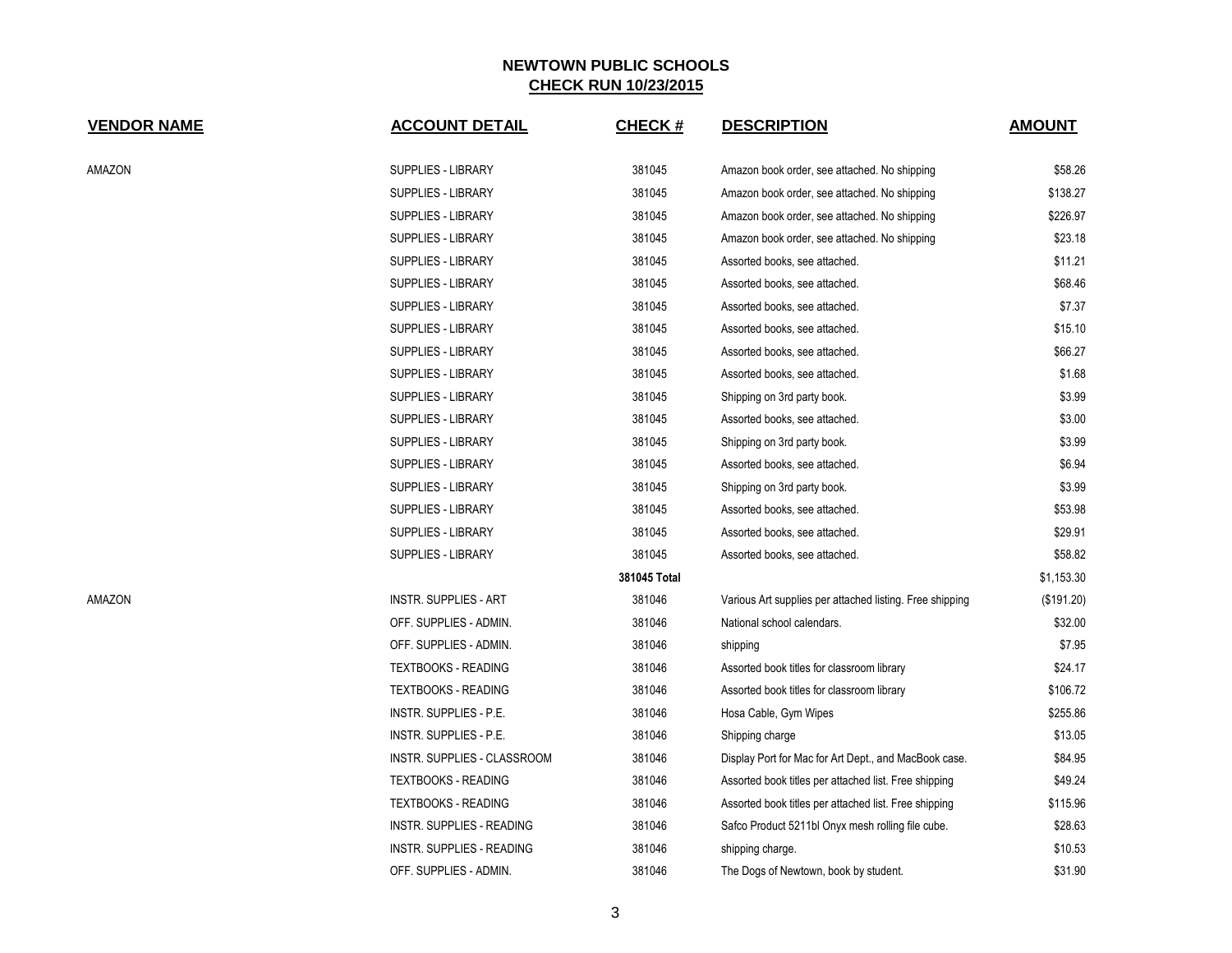| <b>VENDOR NAME</b> | <b>ACCOUNT DETAIL</b>          | <b>CHECK#</b> | <b>DESCRIPTION</b>                                          | <b>AMOUNT</b> |
|--------------------|--------------------------------|---------------|-------------------------------------------------------------|---------------|
| AMAZON             | OFF. SUPPLIES - ADMIN.         | 381046        | Newtown, An American Tragedy, book. Free shipping           | \$13.22       |
|                    | INSTR. SUPPLIES - GUIDANCE     | 381046        | Various items for counseling office                         | \$7.95        |
|                    | INSTR. SUPPLIES - GUIDANCE     | 381046        | Shipping charge                                             | \$5.95        |
|                    | INSTR. SUPPLIES - GUIDANCE     | 381046        | Various items for counseling office, including stress balls | \$28.41       |
|                    | INSTR. SUPPLIES - GUIDANCE     | 381046        | Shipping charge                                             | \$6.32        |
|                    | STAFF TRAIN. - GUIDANCE        | 381046        | Book/CD, Zones of Regulation, paperback                     | \$44.00       |
|                    | STAFF TRAIN. - GUIDANCE        | 381046        | Shipping                                                    | \$3.99        |
|                    |                                | 381046 Total  |                                                             | \$679.60      |
| AMAZON             | INSTR. SUPPLIES - COMPUTER ED. | 381047        | Amazon Basics AC powered computer speakers A150             | \$39.98       |
|                    | <b>INSTR. SUPPLIES - ART</b>   | 381047        | ECR4 kids color essential book display stand - Red          | \$128.33      |
|                    | <b>INSTR. SUPPLIES - ART</b>   | 381047        | Scotch heavy duty shipping packaging tape                   | \$24.39       |
|                    | INSTR. SUPPLIES - ART          | 381047        | Sure bonder PT3500 bulletin board tacker                    | \$22.40       |
|                    | OFF. SUPPLIES - ADMIN.         | 381047        | KV Shelf support clips                                      | \$15.98       |
|                    | INSTR. SUPPLIES - CLASSROOM    | 381047        | Advantest Cork Map Rail 8 feet                              | \$31.95       |
|                    | INSTR. SUPPLIES - CLASSROOM    | 381047        | Advantest Cork Map Rail 8 feet. Free shipping               | \$31.95       |
|                    | INSTR. SUPPLIES - CLASSROOM    | 381047        | Advantest Cork Map Rail 8 feet. Free shipping               | \$31.95       |
|                    | INSTR. SUPPLIES - CLASSROOM    | 381047        | Advantest Cork Map Rail 8 feet. Free shipping               | \$31.95       |
|                    | INSTR. SUPPLIES - COMPUTER ED. | 381047        | 2 pk high speed HDM1 extension cable with Ethernet          | \$64.95       |
|                    |                                | 381047 Total  |                                                             | \$423.83      |
| AMAZON             | TEXTBOOKS - CLASSROOM          | 381048        | Words Their Way Word Sorts-syllables & affixes spellers     | \$80.16       |
|                    | TEXTBOOKS - CLASSROOM          | 381048        | Words Their Way: Word Sorts for word pattern spellers,      | \$158.64      |
|                    | TEXTBOOKS - CLASSROOM          | 381048        | <b>SHIPPING</b>                                             | \$15.16       |
|                    |                                | 381048 Total  |                                                             | \$253.96      |
| AMAZON             | <b>TEXTBOOKS - SCIENCE</b>     | 381049        | Chemistry (Pearson) 0785440453 text                         | \$25.47       |
|                    | <b>TEXTBOOKS - SCIENCE</b>     | 381049        | Chemistry (Pearson) 0785440453 text                         | \$32.18       |
|                    | <b>TEXTBOOKS - SCIENCE</b>     | 381049        | Chemistry (Pearson) 0785440453 text                         | \$43.13       |
|                    | <b>TEXTBOOKS - SCIENCE</b>     | 381049        | Chemistry (Pearson) 0785440453 text                         | \$22.91       |
|                    | <b>TEXTBOOKS - SCIENCE</b>     | 381049        | Chemistry (Pearson) 0785440453 text                         | \$28.43       |
|                    | <b>TEXTBOOKS - SCIENCE</b>     | 381049        | Chemistry (Pearson) 0785440453 text                         | \$41.74       |
|                    | <b>TEXTBOOKS - SCIENCE</b>     | 381049        | Chemistry (Pearson) 0785440453 text                         | \$40.34       |
|                    | <b>TEXTBOOKS - SCIENCE</b>     | 381049        | Chemistry (Pearson) 0785440453 text                         | \$21.74       |
|                    | <b>TEXTBOOKS - SCIENCE</b>     | 381049        | Chemistry (Pearson) 0785440453 text                         | \$23.98       |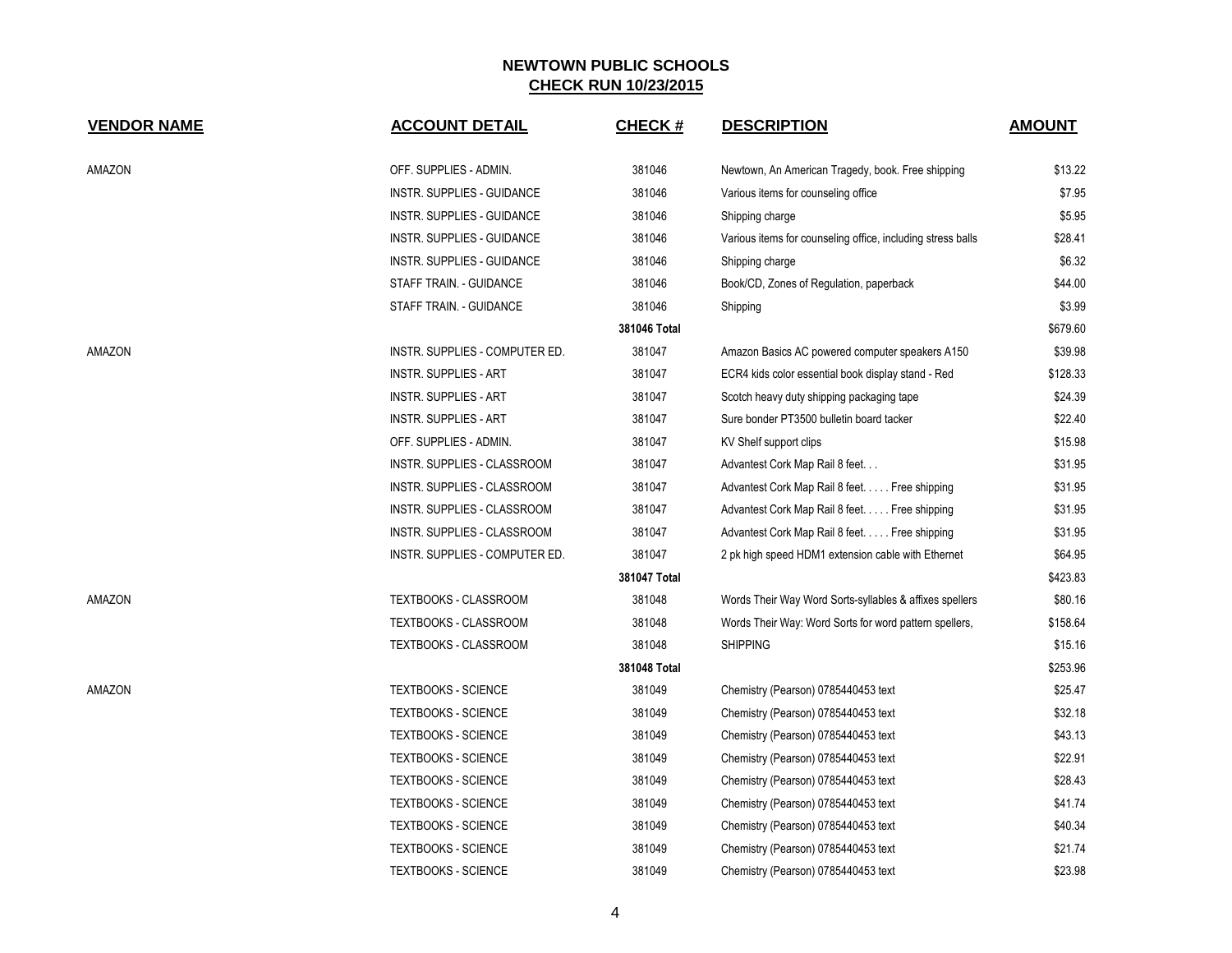| <b>VENDOR NAME</b> | <b>ACCOUNT DETAIL</b>          | CHECK $#$ | <b>DESCRIPTION</b>                                 | <b>AMOUNT</b> |
|--------------------|--------------------------------|-----------|----------------------------------------------------|---------------|
| AMAZON             | <b>TEXTBOOKS - SCIENCE</b>     | 381049    | Chemistry (Pearson) 0785440453 text                | \$28.42       |
|                    | TEXTBOOKS - SCIENCE            | 381049    | Chemistry (Pearson) 0785440453 text                | \$32.16       |
|                    | TEXTBOOKS - SCIENCE            | 381049    | Chemistry (Pearson) 0785440453 text                | \$34.80       |
|                    | INSTR. SUPPLIES - SCIENCE      | 381049    | MAPPED CLASSIC 2 HOLE METAL PENCIL SHARPENER       | \$37.25       |
|                    | INSTR. SUPPLIES - SCIENCE      | 381049    | APPLE VGA ADAPTER                                  | \$53.99       |
|                    | INSTR. SUPPLIES - ENGLISH      | 381049    | LONGMAN GUIDE TO PEER TUTORING                     | \$94.62       |
|                    | INSTR. SUPPLIES - SOC. STUDIES | 381049    | AFRICA CLASSIC ENLARGED & LAMINATED                | \$39.99       |
|                    | INSTR. SUPPLIES - SOC. STUDIES | 381049    | WALL MAP EUROPE LAMINATED                          | \$39.99       |
|                    | INSTR. SUPPLIES - ENGLISH      | 381049    | TCR4771 LIME POLKA DOT CARDS                       | \$23.38       |
|                    | INSTR. SUPPLIES - ENGLISH      | 381049    | WORD UP! HOW TO WRITE POWERFUL SENTENCES           | \$15.66       |
|                    | INSTR. SUPPLIES - ENGLISH      | 381049    | <b>BUILDING GREAT SENTENCES</b>                    | \$11.35       |
|                    | INSTR. SUPPLIES - ENGLISH      | 381049    | APPLE MB442Z/A USB ETHERNET ADAPTER                | \$30.00       |
|                    | INSTR. SUPPLIES - ENGLISH      | 381049    | ASSORTED VALUE PACK CARDS                          | \$15.97       |
|                    | INSTR. SUPPLIES - SCIENCE      | 381049    | ASSORTED VALUE PACK CARDS                          | \$15.97       |
|                    | INSTR. SUPPLIES - WORLD LANG.  | 381049    | ONE DOZEN CHINA 12X18 IN STICK FLAGS               | \$22.19       |
|                    | INSTR. SUPPLIES - WORLD LANG.  | 381049    | see cart attached                                  | \$16.99       |
|                    | INSTR. SUPPLIES - SCIENCE      | 381049    | SPLITTING COST BTW SCI & WL DEPT.                  | \$9.99        |
|                    | INSTR. SUPPLIES - SCIENCE      | 381049    | SPLITTING COST BTW SCI & WL DEPT.                  | \$7.00        |
|                    | INSTR. SUPPLIES - SCIENCE      | 381049    | 9781625231468 KAPLAN AP BIOLOGY 2016               | \$11.84       |
|                    | INSTR. SUPPLIES - WORLD LANG.  | 381049    | APPLE LIGHTNING TO VGA ADAPTER                     | \$53.99       |
|                    | INSTR. SUPPLIES - TECH ED.     | 381049    | Laptop Battery For Dell Latitude E6400 E6410 E6500 | \$12.92       |
|                    | INSTR. SUPPLIES - TECH ED.     | 381049    | 9 cell Battery For Dell Inspiron 1525 1526 series  | \$14.80       |
|                    | INSTR. SUPPLIES - TECH ED.     | 381049    | 100 pcs Cat6, Cat5E Crimp Connectors - CAT5E       | \$9.75        |
|                    | INSTR. SUPPLIES - HEALTH ED    | 381049    | BROTHER TONER CARTRIDGE TN660 HIGH YIELD           | \$148.11      |
|                    | INSTR. SUPPLIES - MATH         | 381049    | COMPREHENSIVE CABLE MVGA 15P-P-12HR                | \$49.16       |
|                    | INSTR. SUPPLIES - SOC. STUDIES | 381049    | ENGINEERING AN EMPIRE: THE COMPLETE SERIES         | \$27.32       |
|                    | INSTR. SUPPLIES - TECH ED.     | 381049    | 1 X Cisco SG110D-08 Ethernet Switch SG110D-08-NA   | \$58.16       |
|                    | INSTR. SUPPLIES - TECH ED.     | 381049    | Kingston 2 GB DDR2 SDRAM Memory Module 2 GB        | \$70.00       |
|                    | INSTR. SUPPLIES - TECH ED.     | 381049    | PURELL NXT HAND SANITIZER GEL REFILL               | \$20.00       |
|                    | INSTR. SUPPLIES - SOC. STUDIES | 381049    | COLOR MARKERS CLASS PACKS - SEE CART               | \$110.50      |
|                    | INSTR. SUPPLIES - SOC. STUDIES | 381049    | COLOR MARKERS CLASS PACKS - SEE CART               | \$113.84      |
|                    | INSTR. SUPPLIES - WORLD LANG.  | 381049    | SEE CART ATTACHED<br>(WL C                         | \$103.92      |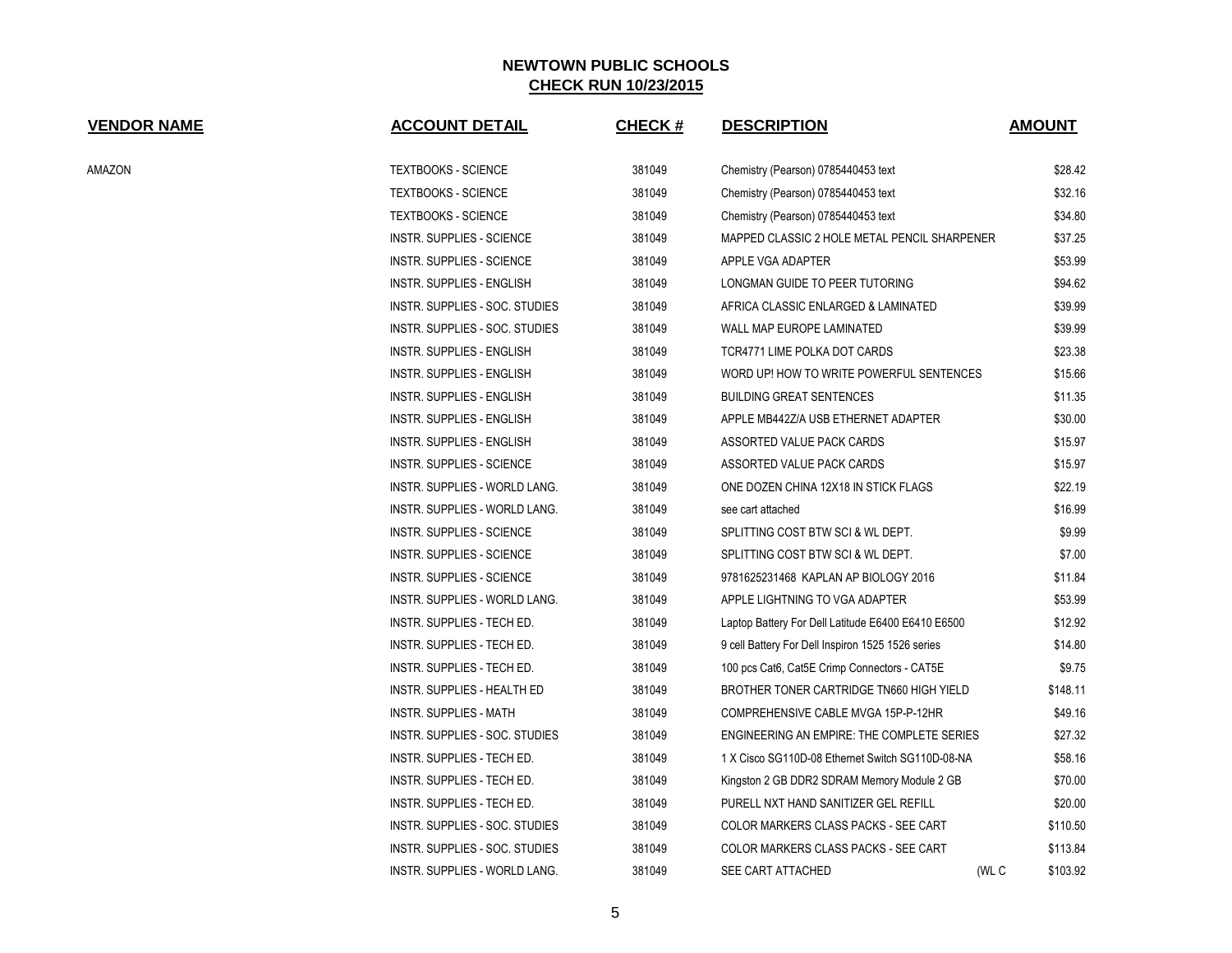| <b>VENDOR NAME</b>                | <b>ACCOUNT DETAIL</b>                 | <b>CHECK#</b> | <b>DESCRIPTION</b>                                | <b>AMOUNT</b> |
|-----------------------------------|---------------------------------------|---------------|---------------------------------------------------|---------------|
|                                   |                                       |               |                                                   |               |
| AMAZON                            | INSTR. SUPPLIES - TECH ED.            | 381049        | Canon EOS Rebel T3i Digital SLR Camera with EF-S  | \$1,138.00    |
|                                   | REPAIRS - TECH ED.                    | 381049        | Canon EOS Rebel T3i Digital SLR Camera with EF-S  | \$569.00      |
|                                   | INSTR. SUPPLIES - TECH ED.            | 381049        | RODE VideoMic Studio Boom Kit with windmuff- VM   | \$398.00      |
|                                   | INSTR. SUPPLIES - TECH ED.            | 381049        | Opteka FFR-900 Motorized Remote Follow Focus      | \$249.95      |
|                                   | INSTR. SUPPLIES - TECH ED.            | 381049        | StudioPRO 2500 Watt 20"x28" Softbox Photo & Video | \$189.95      |
|                                   |                                       | 381049 Total  |                                                   | \$4,158.85    |
| AMERICAN ASSOCIATION OF PHYSICS   | INSTR. SUPPLIES - SCIENCE             | 381050        | WEB ASSIGN EXAM FOR 25 STUDENTS                   | \$100.00      |
|                                   | <b>INSTR. SUPPLIES - SCIENCE</b>      | 381050        | <b>SCHOOL REGISTRATION FEE</b>                    | \$25.00       |
|                                   | <b>INSTR. SUPPLIES - SCIENCE</b>      | 381050        | PROCESSING FEE                                    | \$10.00       |
|                                   |                                       | 381050 Total  |                                                   | \$135.00      |
| AMERICAN LIBRARY ASSOCIATION      | MEMBERSHIPS - LIBRARY                 | 381051        | ALA Membership - per attached.                    | \$185.00      |
|                                   |                                       | 381051 Total  |                                                   | \$185.00      |
| AMERICAN MATHEMATICS COMPETITIONS | CONTRACTED SERV. - MATH               | 381052        | 2016 AMC 10/12 REGISTRATION FOR AMERICAN MATH     | \$521.00      |
|                                   |                                       | 381052 Total  |                                                   | \$521.00      |
| AMERICAN RED CROSS                | STAFF TRAIN. - HEALTH ADMIN.          | 381053        | CPR/FIRST AID TRAINING 2015/16                    | \$133.00      |
|                                   | STAFF TRAIN. - HEALTH ADMIN.          | 381053        | CPR/FIRST AID TRAINING 2015/16                    | \$247.00      |
|                                   |                                       | 381053 Total  |                                                   | \$380.00      |
| APPERSON INC.                     | <b>INSTR. SUPPLIES - CLASSROOM</b>    | 381054        | Ballot, Item 23120 for student council elections  | \$152.00      |
|                                   | <b>INSTR. SUPPLIES - CLASSROOM</b>    | 381054        | Test Answer Sheet, Item 27800                     | \$164.00      |
|                                   | INSTR. SUPPLIES - CLASSROOM           | 381054        | Shipping charge                                   | \$42.74       |
|                                   |                                       | 381054 Total  |                                                   | \$358.74      |
| APPLE INC.                        | <b>INSTR. SUPPLIES - COMPUTER ED.</b> | 381055        | Lightning to USB Cable (.5m) Free shipping        | \$114.00      |
|                                   |                                       | 381055 Total  |                                                   | \$114.00      |
| AQUARION WATER COMPANY OF CT      | WATER - H.                            | 381056        | WATER 200332183 26 THOU GAL                       | \$339.65      |
|                                   | WATER - M.S.                          | 381056        | WATER 200330637 74 THOU GAL                       | \$579.98      |
|                                   | WATER - H.S.                          | 381056        | WATER 200331205 1 THOU GAL                        | \$35.62       |
|                                   | WATER - H.S.                          | 381056        | WATER 200328345 992 THOU GAL                      | \$5,529.93    |
|                                   | WATER - H.S.                          | 381056        | WATER 200328870 319 THOU GAL                      | \$1,899.43    |
|                                   |                                       | 381056 Total  |                                                   | \$8,384.61    |
| ARC-O-ROOTER LLC                  | <b>EMERGENCY REPAIRS - M.S.</b>       | 381057        | SNAKE MAIN LINE FROM BATHROOM FLOOR               | \$400.00      |
|                                   |                                       | 381057 Total  |                                                   | \$400.00      |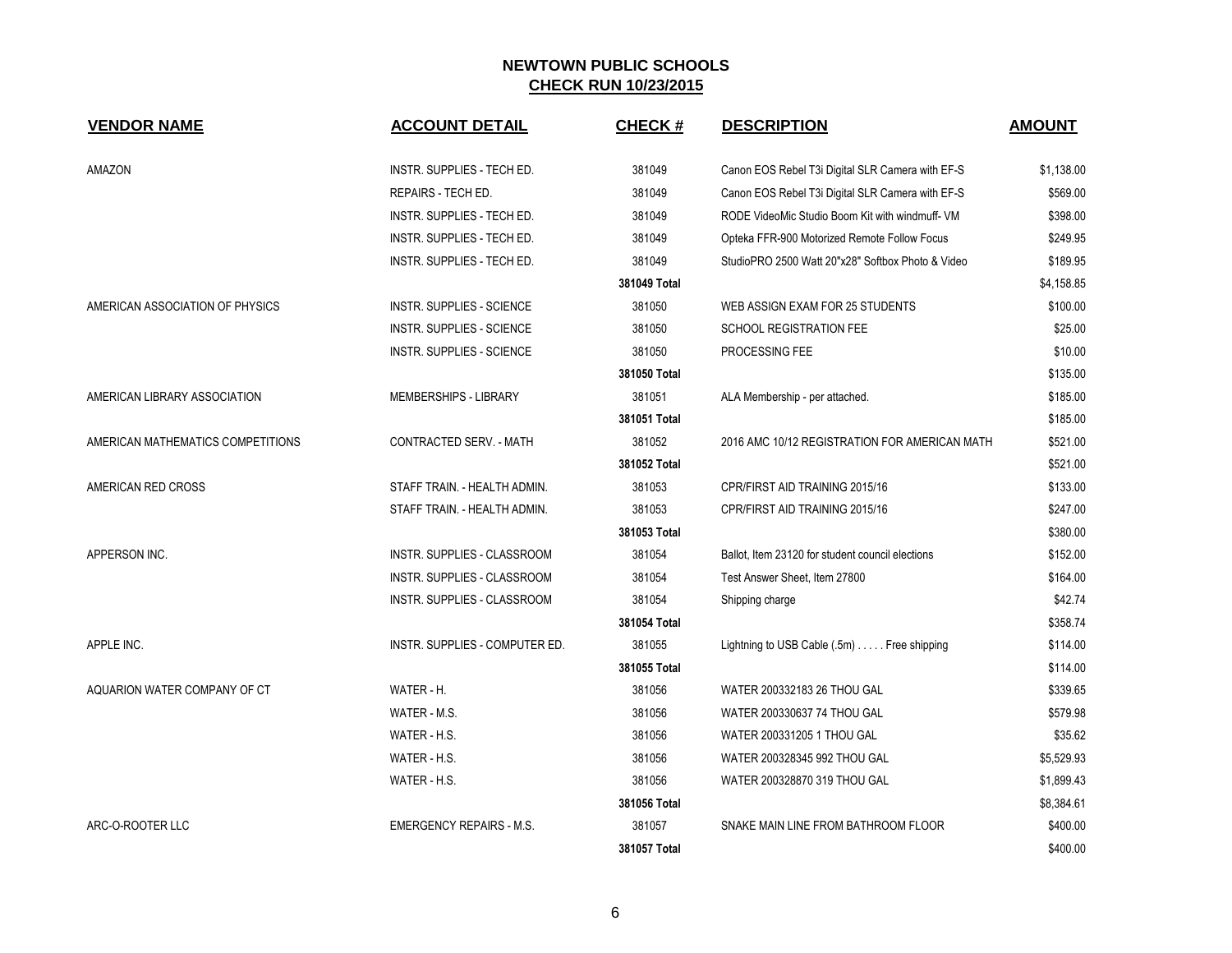| <b>VENDOR NAME</b>                 | <b>ACCOUNT DETAIL</b>            | <b>CHECK#</b> | <b>DESCRIPTION</b>                                 | <b>AMOUNT</b> |
|------------------------------------|----------------------------------|---------------|----------------------------------------------------|---------------|
| ARTISTIC DESIGNS LLC               | <b>EMERGENCY REPAIRS - HOM.</b>  | 381058        | EXCAVATE, ASPHALT, CONCRETE PATCH                  | \$30,500.00   |
|                                    |                                  | 381058 Total  |                                                    | \$30,500.00   |
| AUTO HOME COMMERCIAL               | B. & G. REPAIRS - H.             | 381059        | SPEAKER IN GYMNASIUM NOT WORKING - HAWL            | \$584.11      |
|                                    |                                  | 381059 Total  |                                                    | \$584.11      |
| <b>EVELYN BACHAR</b>               | STAFF TRAVEL - SP. ED. PREK-8    | 381060        | <b>TRAVEL WILSON TRAINING</b>                      | \$125.99      |
|                                    |                                  | 381060 Total  |                                                    | \$125.99      |
| <b>JESSE BAILEY</b>                | STAFF TRAIN. - B&G ADMIN.        | 381061        | <b>EXCEL II COURSE</b>                             | \$51.75       |
|                                    |                                  | 381061 Total  |                                                    | \$51.75       |
| BENDER PLUMBING SUPPLIES           | B. & G. REPAIRS - M.S.           | 381062        | <b>BACKFLOW PREVENTER REPAIR</b>                   | \$165.35      |
|                                    |                                  | 381062 Total  |                                                    | \$165.35      |
| <b>BER</b>                         | STAFF TRAIN. - SCIENCE           | 381063        | Registration                                       | \$239.00      |
|                                    |                                  | 381063 Total  |                                                    | \$239.00      |
| BERCHEM, MOSES & DEVLIN, P.C.      | PROF. SERV. - SP. ED. LEGAL      | 381064        | PROF. SERV. - SP. ED. LEGAL                        | \$15,597.44   |
|                                    | PROF. SERV. - SUPER.             | 381064        | PROF. SERV. - SUPER.                               | \$3,877.00    |
|                                    |                                  | 381064 Total  |                                                    | \$19,474.44   |
| <b>MARK BERKOWITZ</b>              | STAFF TRAVEL - CLASSROOM         | 381065        | <b>AIRFARE</b>                                     | \$240.00      |
|                                    |                                  | 381065 Total  |                                                    | \$240.00      |
| BERKSHIRE SEPTIC & PORTABLE TOILET | <b>EQUIP RENTAL - SPORTS</b>     | 381066        | RENTAL PORT O POTTY                                | \$240.00      |
|                                    |                                  | 381066 Total  |                                                    | \$240.00      |
| <b>BIO RAD LABORATORIES</b>        | <b>INSTR. SUPPLIES - SCIENCE</b> | 381067        | SEE ATTACHED LIST BIOTECH                          | \$744.00      |
|                                    | <b>INSTR. SUPPLIES - SCIENCE</b> | 381067        | SEE ATTACHED LIST                                  | \$3,060.51    |
|                                    |                                  | 381067 Total  |                                                    | \$3,804.51    |
| <b>BLICK ART MATERIALS</b>         | <b>INSTR. SUPPLIES - ART</b>     | 381068        | SEE ATTACHED                                       | \$430.70      |
|                                    | <b>INSTR. SUPPLIES - ART</b>     | 381068        | SEE ATTACHED                                       | \$46.46       |
|                                    |                                  | 381068 Total  |                                                    | \$477.16      |
| BLUE LABEL POWER INC.              | REPAIRS - INFO. TECH.            | 381069        | Batteries, Adapters, lamps                         | \$227.00      |
|                                    |                                  | 381069 Total  |                                                    | \$227.00      |
| <b>BOOKLIST</b>                    | <b>SUPPLIES - LIBRARY</b>        | 381070        | Booklist Subscription per attached. Free Shipping. | \$147.50      |
|                                    |                                  | 381070 Total  |                                                    | \$147.50      |
| THE BOOKSOURCE                     | TEXTBOOKS - CLASSROOM            | 381071        | Textbooks for additional 2nd grade class           | \$692.58      |
|                                    |                                  | 381071 Total  |                                                    | \$692.58      |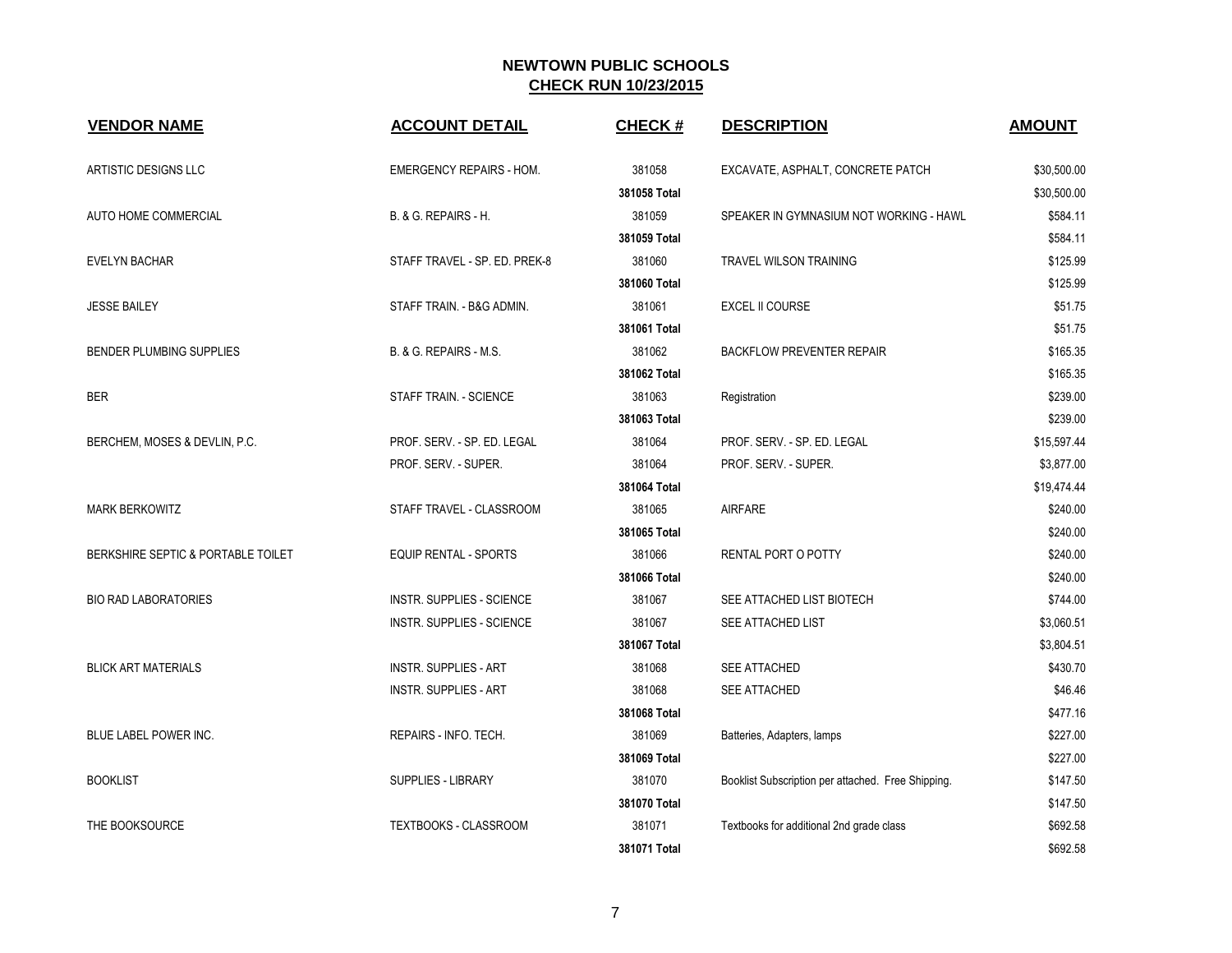| <b>VENDOR NAME</b>                 | <b>ACCOUNT DETAIL</b>              | <b>CHECK#</b> | <b>DESCRIPTION</b>                            | <b>AMOUNT</b> |
|------------------------------------|------------------------------------|---------------|-----------------------------------------------|---------------|
| <b>JILL BRACKSIECK</b>             | <b>INSTR. SUPPLIES - CLASSROOM</b> | 381072        | <b>SCI LAB SUPPLIES</b>                       | \$80.43       |
|                                    | INSTR. SUPPLIES - CLASSROOM        | 381072        | <b>SCI LAB SUPPLIES</b>                       | \$166.01      |
|                                    |                                    | 381072 Total  |                                               | \$246.44      |
| <b>BRAIN POP</b>                   | <b>SUPPLIES - LIBRARY</b>          | 381073        | BrainPOP Espanola 12 month subscription.      | \$290.00      |
|                                    |                                    | 381073 Total  |                                               | \$290.00      |
| BREWSTER PAINT & DECORATING CENTER | <b>B&amp;G SUPPLIES - MAINT.</b>   | 381074        | PATIO PAINT - MAINT SUPPLIES                  | \$193.98      |
|                                    |                                    | 381074 Total  |                                               | \$193.98      |
| LARA BROWN                         | INSTR. SUPPLIES - CLASSROOM        | 381075        | DAILY LANGUAGE REVIEW                         | \$16.00       |
|                                    |                                    | 381075 Total  |                                               | \$16.00       |
| <b>CHRISTIAN CANFIELD</b>          | INSTR. SUPPLIES - SCIENCE          | 381076        | DEPT. BREAKFAST FOOD                          | \$29.20       |
|                                    | INSTR. SUPPLIES - SCIENCE          | 381076        | <b>SCIENCE SUPPLIES</b>                       | \$48.21       |
|                                    | STAFF TRAIN. - CLASSROOM           | 381076        | PROJECT THE WAY CONF                          | \$20.00       |
|                                    |                                    | 381076 Total  |                                               | \$97.41       |
| CANON SOLUTIONS AMERICA INC.       | COPIER RENTAL - CLASSROOM          | 381077        | COPIER USED 07/01/15 - 09/30/15               | \$666.70      |
|                                    | COPIER RENTAL - BUS. SERV.         | 381077        | COPIER USED 07/01/15 - 09/30/15               | \$354.40      |
|                                    |                                    | 381077 Total  |                                               | \$1,021.10    |
| CAROLINA BIOLOGICAL SUPPLY COMPANY | INSTR. SUPPLIES - CLASSROOM        | 381078        | Painted Lady 5 Larve Culture Coupon # 144007  | \$178.56      |
|                                    | INSTR. SUPPLIES - CLASSROOM        | 381078        | <b>SHIPPING</b>                               | \$13.45       |
|                                    | INSTR. SUPPLIES - CLASSROOM        | 381078        | Science room supplies: beetles, owl pellets   | \$23.99       |
|                                    | <b>INSTR. SUPPLIES - CLASSROOM</b> | 381078        | Shipping and live handling fee                | \$15.95       |
|                                    |                                    | 381078 Total  |                                               | \$231.95      |
| CAROLINA BIOLOGICAL SUPPLY COMPANY | INSTR. SUPPLIES - SCIENCE          | 381079        | 746821 Lyophilized(freeze-dried)              | \$44.03       |
|                                    |                                    | 381079 Total  |                                               | \$44.03       |
| <b>CONNIE CARUSO</b>               | <b>MEDICAL SUPPLIES - M.S.</b>     | 381080        | NURSES OFFICE SUPPLIES                        | \$23.99       |
|                                    | OFF. SUPPLIES - H.S.               | 381080        | NURSES OFFICE SUPPLIES                        | \$30.32       |
|                                    |                                    | 381080 Total  |                                               | \$54.31       |
| CASCADE SCHOOL SUPPLIES INC.       | <b>INSTR. SUPPLIES - ART</b>       | 381081        | PAINT- X-ACTO- SANDPAPER- CHARCOAL            | \$101.71      |
|                                    |                                    | 381081 Total  |                                               | \$101.71      |
| CBS LLC                            | REPAIRS - INFO. TECH.              | 381082        | Epson 520 ST 3200 Lumens                      | \$1,398.00    |
|                                    | REPAIRS - INFO. TECH.              | 381082        | Epson Wall Controller to replace Crestron     | \$338.00      |
|                                    | REPAIRS - INFO. TECH.              | 381082        | Installation of projector and Wall controller | \$500.00      |
|                                    | INSTR. SUPPLIES - WORLD LANG.      | 381082        | PROJECTOR LAMP BULBS, WL - SEE CART           | \$1,197.00    |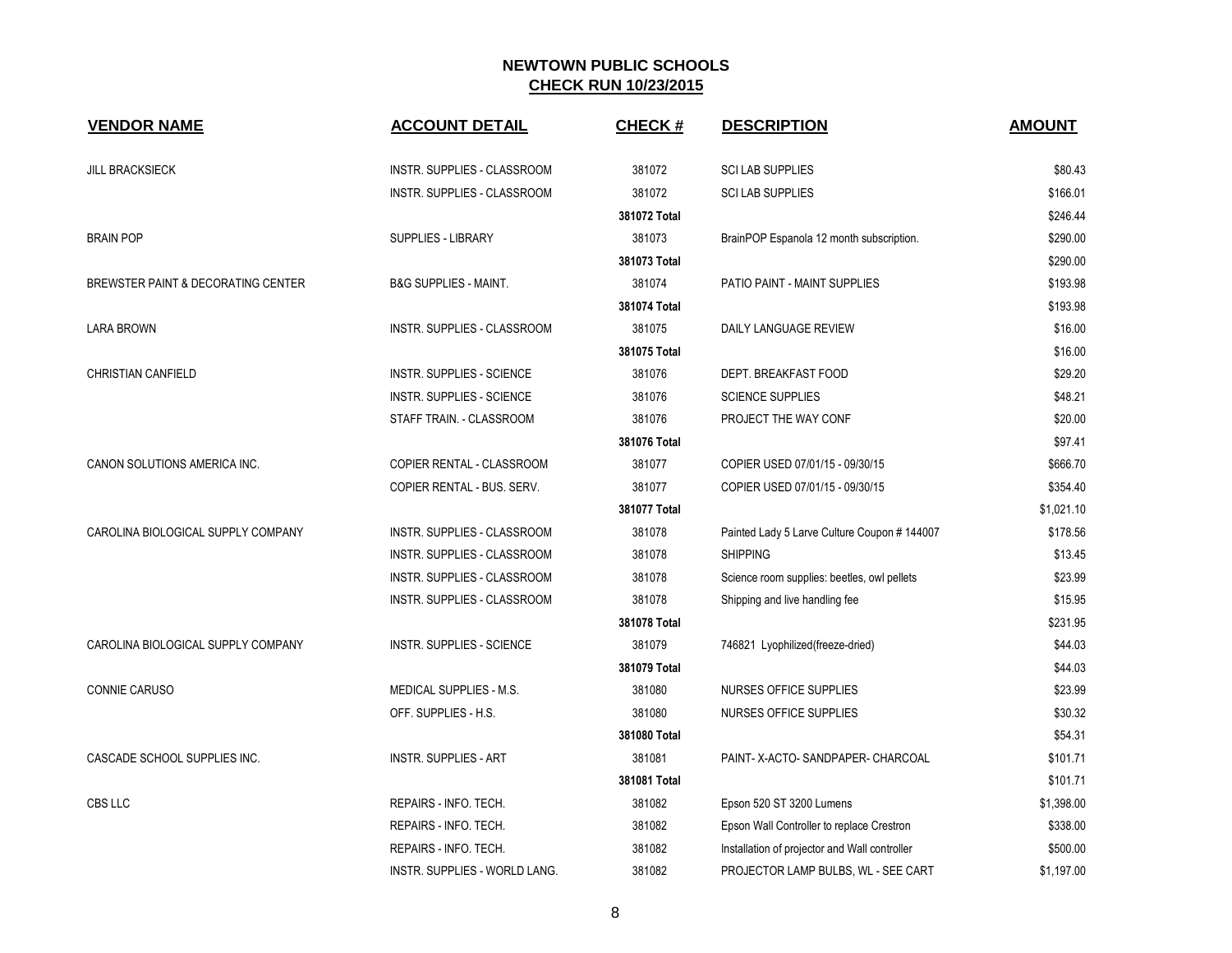| <b>VENDOR NAME</b>                       | <b>ACCOUNT DETAIL</b>          | <b>CHECK#</b> | <b>DESCRIPTION</b>                             | <b>AMOUNT</b> |
|------------------------------------------|--------------------------------|---------------|------------------------------------------------|---------------|
| CBS LLC                                  | <b>INSTR. SUPPLIES - MATH</b>  | 381082        | PROJECTOR LAMP BULBS, MATH - SEE CART          | \$1,637.00    |
|                                          | INSTR. SUPPLIES - SOC. STUDIES | 381082        | PROJECTOR LAMP BULBS - SS - SEE CART           | \$1,266.00    |
|                                          |                                | 381082 Total  |                                                | \$6,336.00    |
| <b>CCSS</b>                              | STAFF TRAIN. - SOC. STUDIES    | 381083        | Memberships per attached membership forms.     | \$60.00       |
|                                          |                                | 381083 Total  |                                                | \$60.00       |
| CES                                      | REPAIRS - SP/HEAR.             | 381084        | REPAIRS - SP/HEAR.                             | \$406.00      |
|                                          | REPAIRS - SP/HEAR.             | 381084        | REPAIRS - SP/HEAR.                             | \$1,762.00    |
|                                          |                                | 381084 Total  |                                                | \$2,168.00    |
| CHILDREN'S PLUS INC.                     | SUPPLIES - LIBRARY             | 381085        | Non Fiction books. Please see attached.        | \$357.42      |
|                                          |                                | 381085 Total  |                                                | \$357.42      |
| <b>MATT CHILDS</b>                       | REPAIRS - P.E.                 | 381086        | PARTS FOR ROWING MACHINE                       | \$25.85       |
|                                          |                                | 381086 Total  |                                                | \$25.85       |
| CMI EDUCATION INSTITUTE INC.             | STAFF TRAIN. - CLASSROOM       | 381087        | Yoga and Mindfulness in the classroom workshop | \$398.00      |
|                                          |                                | 381087 Total  |                                                | \$398.00      |
| CMRS-POC                                 | POSTAGE - BUS, SERV.           | 381088        | POSTAGE MACHINE #08013733                      | \$1,000.00    |
|                                          |                                | 381088 Total  |                                                | \$1,000.00    |
| CONN CENTER FOR CHILD DEVELOPMENT        | TUITION - OUT-OF-DISTRICT      | 381089        | TUITION FOR JS - START DATE 9/21/15            | \$33,000.00   |
|                                          |                                | 381089 Total  |                                                | \$33,000.00   |
| CONN JUNIOR REPUBLIC INC.                | TUITION - OUT-OF-DISTRICT      | 381090        | TUITION - OUT-OF-DISTRICT                      | \$645.90      |
|                                          | TUITION - OUT-OF-DISTRICT      | 381090        | TUITION - OUT-OF-DISTRICT                      | \$10,134.60   |
|                                          | TUITION - OUT-OF-DISTRICT      | 381090        | TUITION - OUT-OF-DISTRICT                      | \$225.00      |
|                                          | TUITION - OUT-OF-DISTRICT      | 381090        | TUITION - OUT-OF-DISTRICT                      | \$500.00      |
|                                          | TUITION - OUT-OF-DISTRICT      | 381090        | TUITION - OUT-OF-DISTRICT                      | \$38.25       |
|                                          | TUITION - OUT-OF-DISTRICT      | 381090        | TUITION - OUT-OF-DISTRICT                      | \$5,067.30    |
|                                          |                                | 381090 Total  |                                                | \$16,611.05   |
| CONNCASE                                 | STAFF TRAIN. - PUPIL SERV.     | 381091        | CONNCASE LEADERSHIP CONFERENCE                 | \$840.00      |
|                                          |                                | 381091 Total  |                                                | \$840.00      |
| CONNECTICUT TRANSPORTATION SOLUTIONS LLC | TRANS. - OUT-OF-DISTRICT       | 381092        | <b>TRANSPORT AUG - SEPT 2015</b>               | \$2,136.00    |
|                                          |                                | 381092 Total  |                                                | \$2,136.00    |
| CONSOLIDATED COMPUTING INC.              | CONTRACTED SERV. - INFO. TECH. | 381093        | 1 year retention                               | \$13,382.50   |
|                                          | EQUIPMENT - INFO. TECH.        | 381093        | Siris 2 SE200000 Enterprises                   | \$10,001.00   |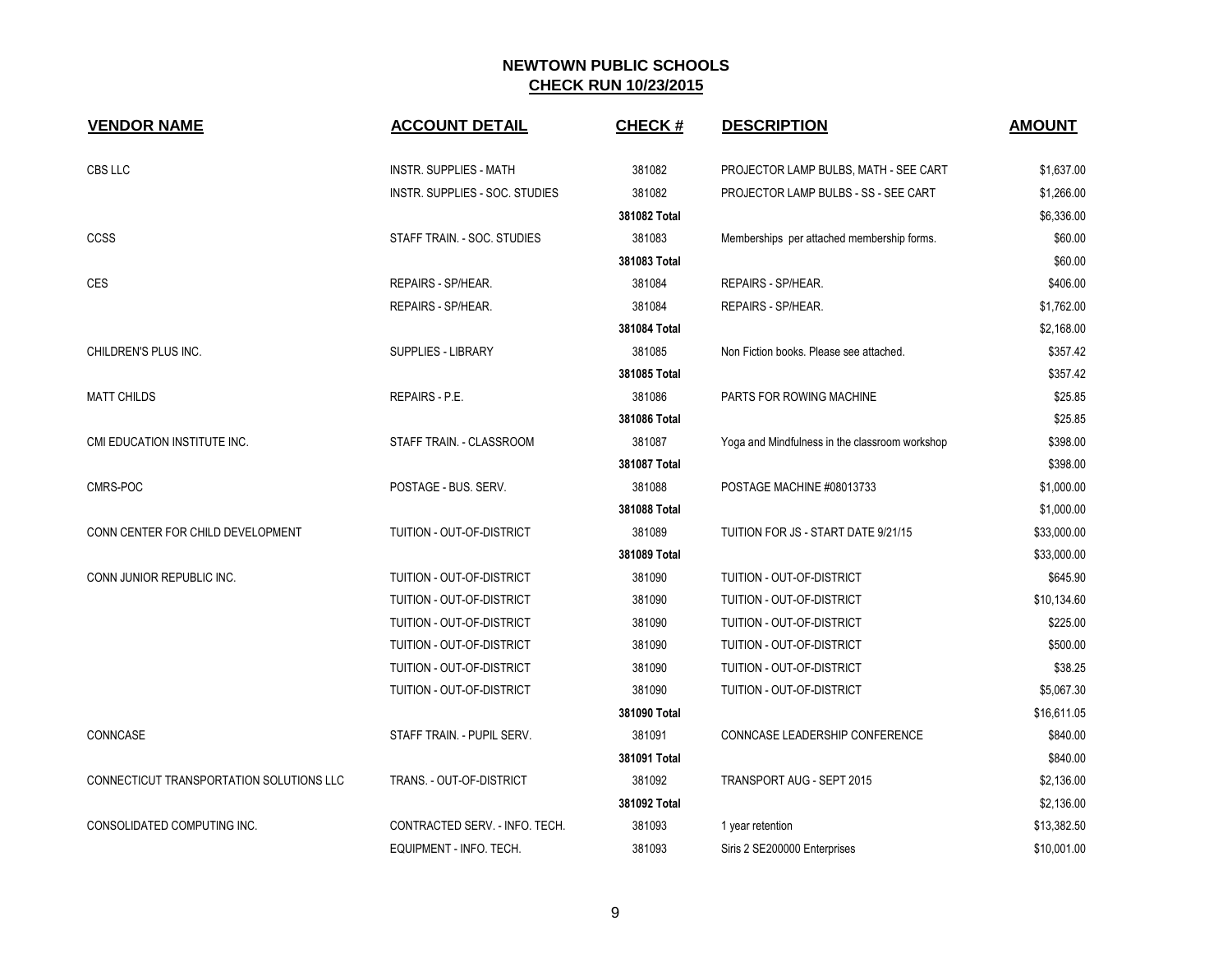| <b>VENDOR NAME</b>                    | <b>ACCOUNT DETAIL</b>            | <b>CHECK#</b> | <b>DESCRIPTION</b>                                   | <b>AMOUNT</b> |
|---------------------------------------|----------------------------------|---------------|------------------------------------------------------|---------------|
| CONSOLIDATED COMPUTING INC.           | EQUIPMENT - INFO. TECH.          | 381093        | Datto Installation, configuration                    | \$1,500.00    |
|                                       |                                  | 381093 Total  |                                                      | \$24,883.50   |
| CREC                                  | REPAIRS - SP/HEAR.               | 381094        | AUDIO LOGICAL MAINTENANCE SERVICES                   | \$3,241.00    |
|                                       | REPAIRS - SP/HEAR.               | 381094        | AUDIO LOGICAL MAINTENANCE SERVICES                   | \$3,241.00    |
|                                       | REPAIRS - SP/HEAR.               | 381094        | AUDIO LOGICAL MAINTENANCE SERVICES                   | \$3,241.00    |
|                                       | REPAIRS - SP/HEAR.               | 381094        | AUDIO LOGICAL MAINTENANCE SERVICES                   | \$3,241.00    |
|                                       | REPAIRS - SP/HEAR.               | 381094        | AUDIO LOGICAL MAINTENANCE SERVICES                   | \$3,241.00    |
|                                       | REPAIRS - SP/HEAR.               | 381094        | AUDIO LOGICAL MAINTENANCE SERVICES                   | \$3,241.00    |
|                                       | REPAIRS - SP/HEAR.               | 381094        | AUDIO LOGICAL MAINTENANCE SERVICES                   | \$3,241.00    |
|                                       | REPAIRS - SP/HEAR.               | 381094        | AUDIO LOGICAL MAINTENANCE SERVICES                   | \$3,241.00    |
|                                       |                                  | 381094 Total  |                                                      | \$25,928.00   |
| <b>CRYSTAL ROCK</b>                   | INSTR. SUPPLIES - CLASSROOM      | 381095        | Delivery of 17 5-gallon Water Bottles, per month,    | \$33.00       |
|                                       | INSTR. SUPPLIES - CLASSROOM      | 381095        | rental per month, for rental of water cooler/heater. | \$5.00        |
|                                       |                                  | 381095 Total  |                                                      | \$38.00       |
| <b>CUTTING EDGE HOME SERVICES LLC</b> | <b>B&amp;G CONTRACTED SERV.</b>  | 381096        | <b>GRASS CUTTING (SEPT) - RIS</b>                    | \$270.00      |
|                                       |                                  | 381096 Total  |                                                      | \$270.00      |
| TOMMY M. CZAPLINSKI                   | <b>INSTR. SUPPLIES - SPORTS</b>  | 381097        | <b>SPORT VIDEO</b>                                   | \$49.99       |
|                                       |                                  | 381097 Total  |                                                      | \$49.99       |
| M.J. DALY, LLC                        | <b>B&amp;G CONTRACTED SERV.</b>  | 381098        | <b>QTRLY SPRINKLER INSPECTIONS</b>                   | \$849.32      |
|                                       | <b>B&amp;G CONTRACTED SERV.</b>  | 381098        | <b>QTRLY SPRINKLER INSPECTIONS</b>                   | \$460.16      |
|                                       | <b>B&amp;G CONTRACTED SERV.</b>  | 381098        | <b>QTRLY SPRINKLER INSPECTIONS</b>                   | \$660.24      |
|                                       |                                  | 381098 Total  |                                                      | \$1,969.72    |
| <b>DISCOUNT RUBBER STAMPS</b>         | <b>INSTR. SUPPLIES - ENGLISH</b> | 381099        | RUBBER STAMPS SEE ATTACHED LIST                      | \$119.70      |
|                                       | INSTR. SUPPLIES - ENGLISH        | 381099        | SHIPPING -(see attached)                             | \$19.99       |
|                                       |                                  | 381099 Total  |                                                      | \$139.69      |
| AMY DUMOCH, M.A. CCC-SLP              | CONTRACTED SERV. - SP/HEAR.      | 381100        | CONTRACTED SERV. - SP/HEAR.                          | \$880.00      |
|                                       |                                  | 381100 Total  |                                                      | \$880.00      |
| EAST RIVER ENERGY INC.                | FUEL OIL - M.G.                  | 381101        | OIL 5037H 3600.0 GAL                                 | \$10,764.00   |
|                                       | FUEL OIL - HOM.                  | 381101        | OIL 5037H 3600.0 GAL                                 | \$10,764.00   |
|                                       | FUEL OIL - M.S.                  | 381101        | OIL 5037H 7199.0 GAL                                 | \$21,525.01   |
|                                       |                                  | 381101 Total  |                                                      | \$43,053.01   |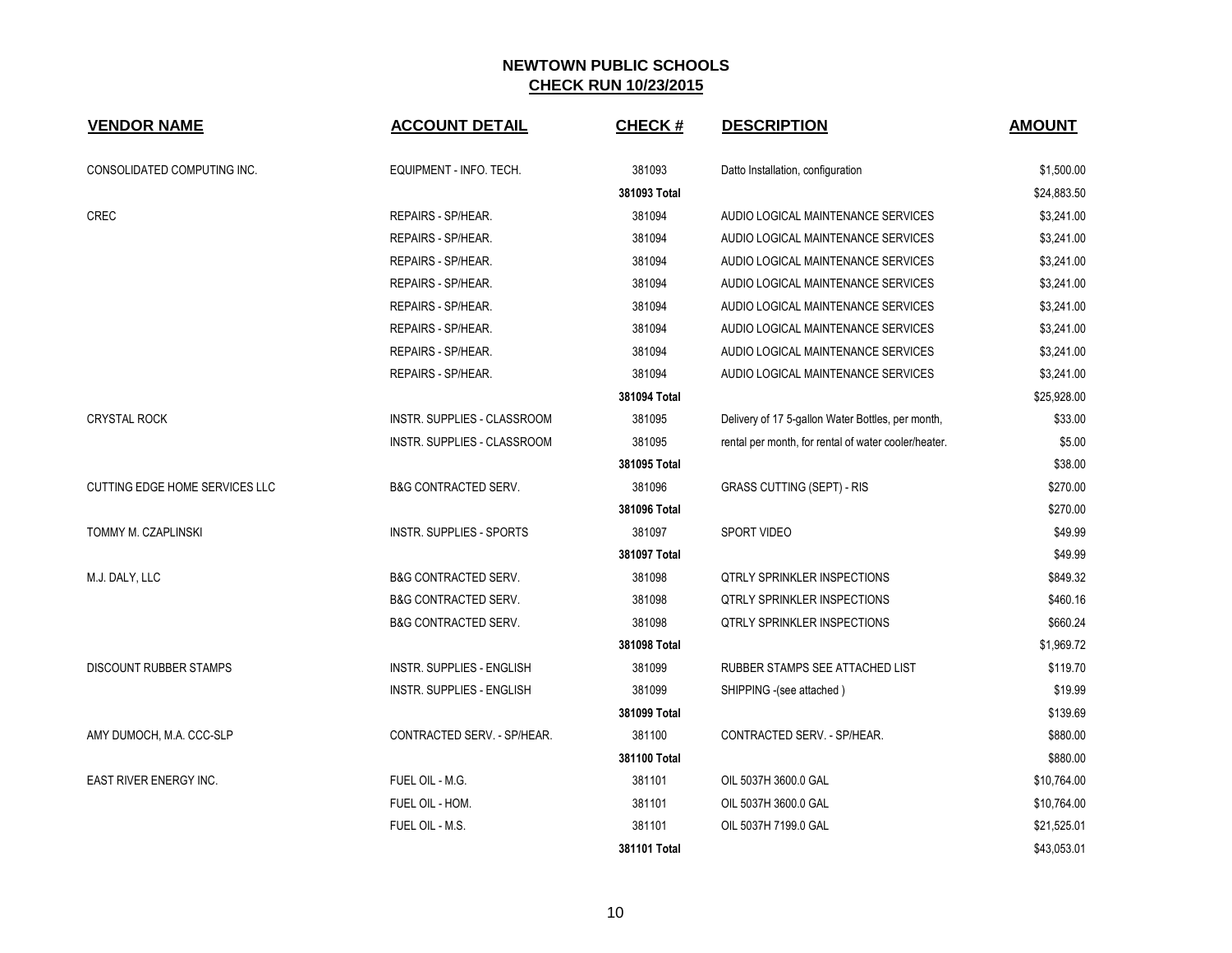| <b>VENDOR NAME</b>                   | <b>ACCOUNT DETAIL</b>            | <b>CHECK#</b> | <b>DESCRIPTION</b>                       | <b>AMOUNT</b> |
|--------------------------------------|----------------------------------|---------------|------------------------------------------|---------------|
| ENCHANTED LEARNING, LLC              | CONTRACTED SERV. - LIBRARY       | 381102        | 1year single school renewal              | \$125.00      |
|                                      |                                  | 381102 Total  |                                          | \$125.00      |
| <b>ENCHROMA</b>                      | <b>INSTR. SUPPLIES - SCIENCE</b> | 381103        | ENCHROMA CX RECEPTOR                     | \$349.95      |
|                                      |                                  | 381103 Total  |                                          | \$349.95      |
| <b>EVERSOURCE</b>                    | ELECTRICITY - HOM.               | 381104        | ELEC 51844633024 52416.00 KWH            | \$9,505.86    |
|                                      |                                  | 381104 Total  |                                          | \$9,505.86    |
| <b>EVERSOURCE</b>                    | PROPANE & NATURAL GAS - HAW.     | 381105        | GAS 57890556004 200. CCF                 | \$809.50      |
|                                      | PROPANE & NATURAL GAS - RIS.     | 381105        | GAS 57410220032 4450. CCF                | \$4,181.97    |
|                                      | PROPANE & NATURAL GAS - H.S.     | 381105        | GAS 57445161052 5490. CCF                | \$8,368.22    |
|                                      |                                  | 381105 Total  |                                          | \$13,359.69   |
| F & M ELECTRICAL SUPPLY CO, INC.     | B. & G. REPAIRS - M.G.           | 381106        | <b>LIGHT BULBS - MG</b>                  | \$354.20      |
|                                      | B. & G. REPAIRS - HOM.           | 381106        | <b>LIGHT BULBS - HOM</b>                 | \$460.84      |
|                                      | B. & G. REPAIRS - M.S.           | 381106        | <b>OUTSIDE LIGHT CONTROL - NMS</b>       | \$1,075.00    |
|                                      | B. & G. REPAIRS - M.S.           | 381106        | <b>OUTSIDE LIGHT CONTROL - NMS</b>       | \$298.00      |
|                                      | <b>B&amp;G SUPPLIES - MAINT.</b> | 381106        | REFLEX STRIPPER, SCREWDRIVER SET - MAINT | \$142.77      |
|                                      | <b>B&amp;G SUPPLIES - MAINT.</b> | 381106        | REFLEX STRIPPER, SCREWDRIVER SET - MAINT | \$170.77      |
|                                      |                                  | 381106 Total  |                                          | \$2,501.58    |
| <b>FAIRFIELD COUNTRY MATH LEAGUE</b> | STAFF TRAIN. - CLASSROOM         | 381107        | REGISTRATION FOR MATH TEAM               | \$175.00      |
|                                      |                                  | 381107 Total  |                                          | \$175.00      |
| <b>TEGAN FAMIGLIETTI</b>             | INSTR. SUPPLIES - SP. ED. PREK-8 | 381108        | HEAR BUILDER APP - SUPER DUPER PUBL      | \$99.00       |
|                                      |                                  | 381108 Total  |                                          | \$99.00       |
| FILEMAKER INC.                       | CONTRACTED SERV. - INFO. TECH.   | 381109        | File Maker Phone support                 | \$719.00      |
|                                      |                                  | 381109 Total  |                                          | \$719.00      |
| <b>FISHER SCIENTIFIC</b>             | INSTR. SUPPLIES - SCIENCE        | 381110        | SEE ATTACHED LIST                        | \$437.40      |
|                                      | INSTR. SUPPLIES - SCIENCE        | 381110        | SEE ATTACHED LIST                        | \$62.98       |
|                                      | <b>INSTR. SUPPLIES - SCIENCE</b> | 381110        | SEE ATTACHED LIST                        | \$35.70       |
|                                      | INSTR. SUPPLIES - SCIENCE        | 381110        | SEE ATTACHED LIST                        | \$76.38       |
|                                      |                                  | 381110 Total  |                                          | \$612.46      |
| FLEXCONCOMPANY INC.                  | SUPPLIES - LIBRARY               | 381111        | 1 roll FLX000279.                        | \$272.16      |
|                                      | SUPPLIES - LIBRARY               | 381111        | <b>SHIPPING</b>                          | \$94.02       |
|                                      |                                  | 381111 Total  |                                          | \$366.18      |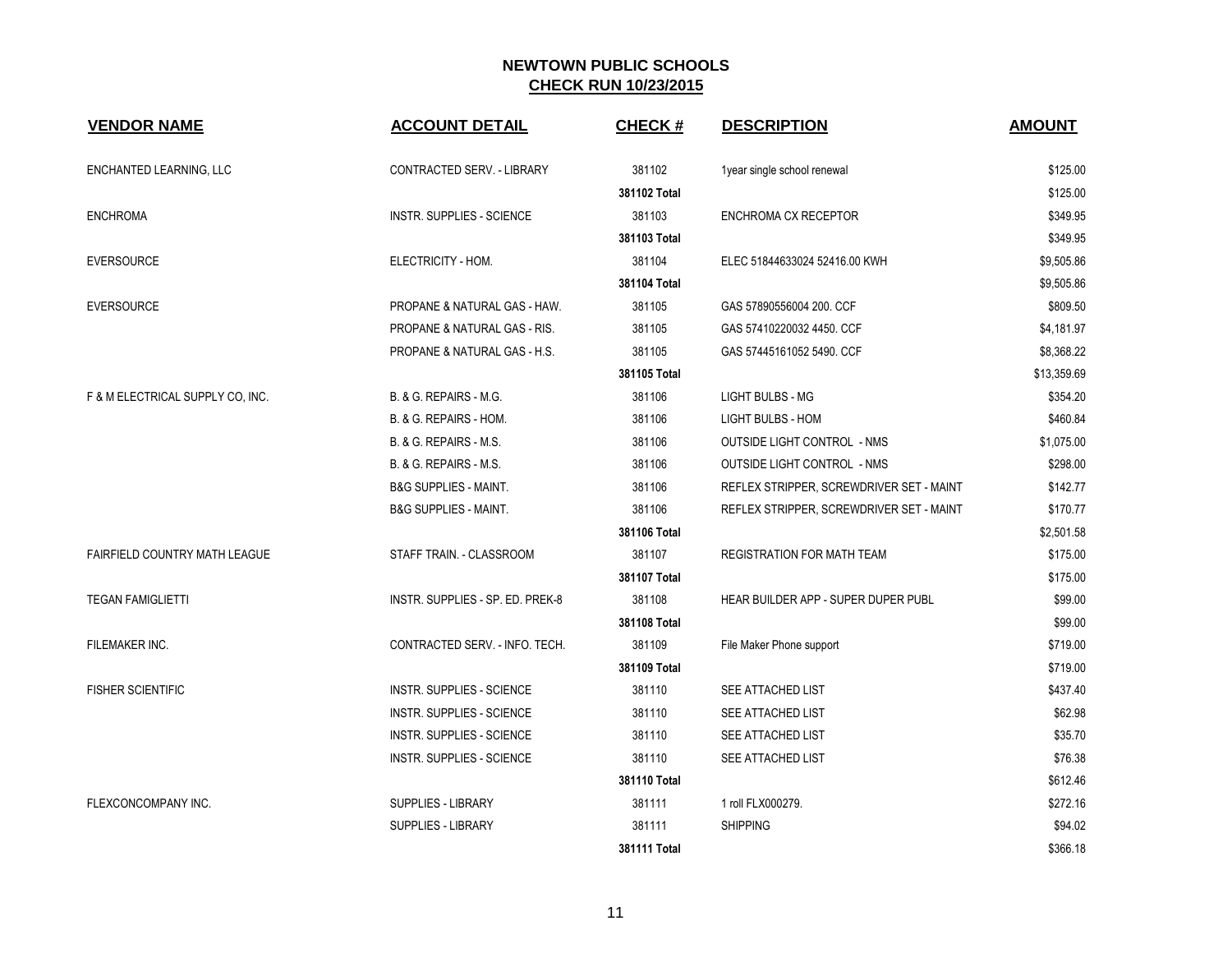| <b>VENDOR NAME</b>            | <b>ACCOUNT DETAIL</b>            | <b>CHECK#</b> | <b>DESCRIPTION</b>                             | <b>AMOUNT</b> |
|-------------------------------|----------------------------------|---------------|------------------------------------------------|---------------|
| FLINN SCIENTIFIC INC.         | <b>INSTR. SUPPLIES - SCIENCE</b> | 381112        | SEE ATTACHED FLINN ORDER                       | \$582.01      |
|                               |                                  | 381112 Total  |                                                | \$582.01      |
| FOLLETT SCHOOL SOLUTIONS INC. | SUPPLIES - LIBRARY               | 381113        | 64 Assorted titles--ORDER PLACED ON TITLE WAVE | \$427.27      |
|                               | INSTR. SUPPLIES - CLASSROOM      | 381113        | Repair Charge for Library-Media Scanner        | \$595.00      |
|                               |                                  | 381113 Total  |                                                | \$1,022.27    |
| <b>FREY SCIENTIFIC</b>        | INSTR. SUPPLIES - SCIENCE        | 381114        | SEE ATTACHED                                   | \$1,111.85    |
|                               | INSTR. SUPPLIES - SCIENCE        | 381114        | SEE ATTACHED                                   | \$9.48        |
|                               |                                  | 381114 Total  |                                                | \$1,121.33    |
| <b>FRONTIER</b>               | <b>TELEPHONE &amp; CABLE</b>     | 381115        | TELEPHONE SERV 2015/16                         | \$1,109.61    |
|                               |                                  | 381115 Total  |                                                | \$1,109.61    |
| <b>FRONTIER</b>               | <b>TELEPHONE &amp; CABLE</b>     | 381116        | TELEPHONE SERV 2015/16                         | \$718.89      |
|                               |                                  | 381116 Total  |                                                | \$718.89      |
| <b>FRONTIER</b>               | TELEPHONE & CABLE                | 381117        | TELEPHONE SERV 2015/16                         | \$1,662.62    |
|                               |                                  | 381117 Total  |                                                | \$1,662.62    |
| <b>FRONTIER</b>               | <b>TELEPHONE &amp; CABLE</b>     | 381118        | TELEPHONE SERV 2015/16                         | \$62.09       |
|                               |                                  | 381118 Total  |                                                | \$62.09       |
| FULL COMPASS SYSTEMS LTD      | INSTR. SUPPLIES - CLASSROOM      | 381119        | SHIPPING ON RETURN                             | (\$543.55)    |
|                               | INSTR. SUPPLIES - CLASSROOM      | 381119        | SHIPPING ON RETURN                             | \$631.55      |
|                               |                                  | 381119 Total  |                                                | \$88.00       |
| <b>GANDER PUBLISHING INC.</b> | INSTR. SUPPLIES - SP. ED. PREK-8 | 381120        | PLEASE ORDER AS PER ATTACHED                   | \$1,044.80    |
|                               | INSTR. SUPPLIES - SP. ED. PREK-8 | 381120        | <b>SHIPPING</b>                                | \$104.48      |
|                               |                                  | 381120 Total  |                                                | \$1,149.28    |
| <b>BARBARA GASPARINE</b>      | POSTAGE - ADMIN.                 | 381121        | POSTAGE REIMB                                  | \$6.74        |
|                               | POSTAGE - ADMIN.                 | 381121        | <b>POSTAGE</b>                                 | \$13.48       |
| <b>BARBARA GASPARINE</b>      | OFF. SUPPLIES - ADMIN.           | 381121        | ADMIN & PROF MEETING EXP                       | \$302.48      |
|                               |                                  | 381121 Total  |                                                | \$322.70      |
| <b>KIRSTEN GELSTON</b>        | MEMBERSHIPS - H.S.               | 381122        | <b>NASA</b>                                    | \$141.00      |
|                               |                                  | 381122 Total  |                                                | \$141.00      |
| ROBERT GENDREAU               | STAFF TRAVEL - PUPIL SERV.       | 381123        | <b>TRAVEL PROF. DEVELOPMENT</b>                | \$29.20       |
|                               |                                  | 381123 Total  |                                                | \$29.20       |
| <b>GLOBAL MECHANICAL LLC</b>  | B. & G. REPAIRS - HOM.           | 381124        | <b>INVESTIGATE SMELL AND REMOVE MICE</b>       | \$687.72      |
|                               |                                  | 381124 Total  |                                                | \$687.72      |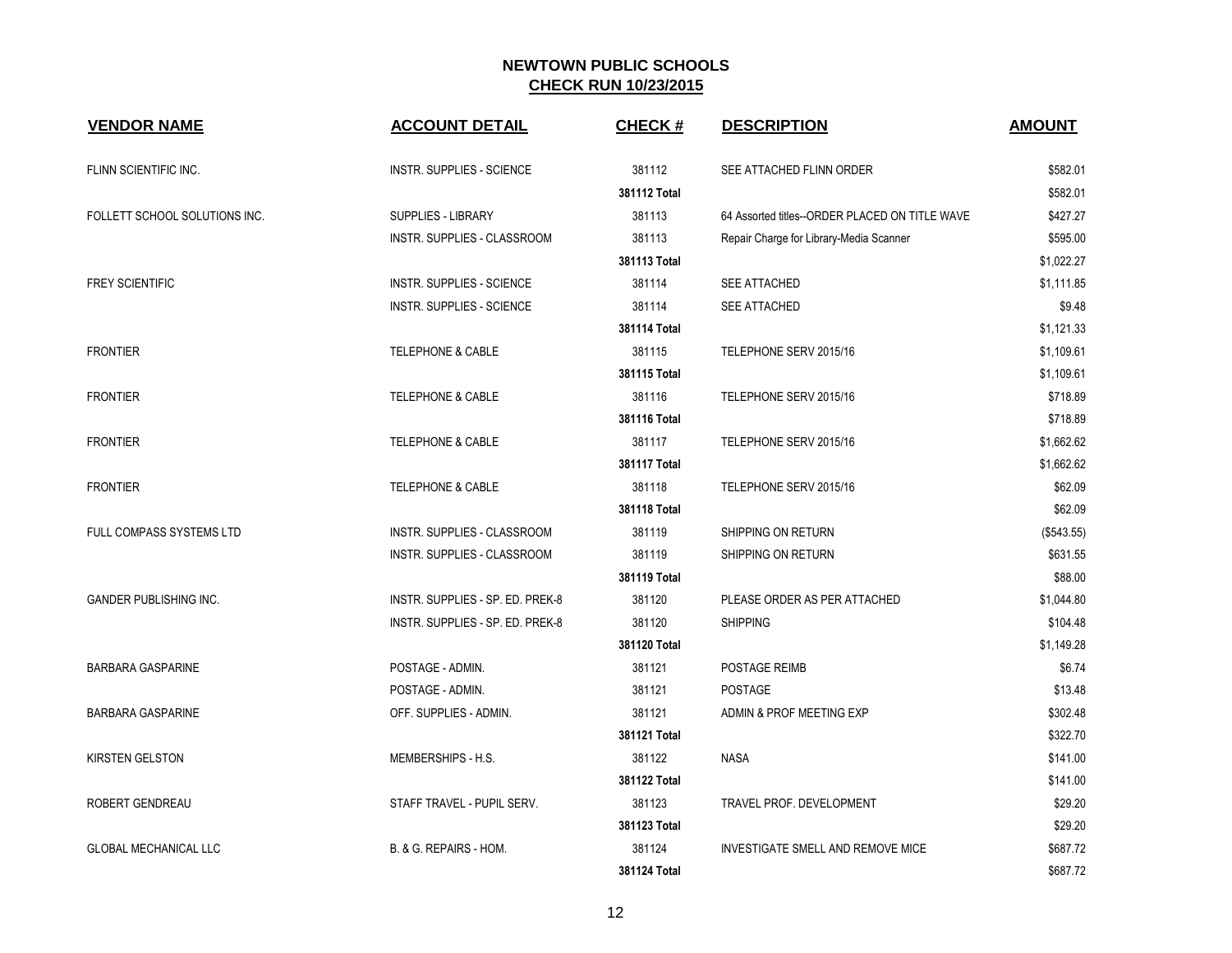| <b>VENDOR NAME</b>                       | <b>ACCOUNT DETAIL</b>               | <b>CHECK#</b> | <b>DESCRIPTION</b>                             | <b>AMOUNT</b> |
|------------------------------------------|-------------------------------------|---------------|------------------------------------------------|---------------|
| <b>GOLDIE AND LIBRO MUSIC CENTER LLC</b> | <b>REPAIRS - MUSIC</b>              | 381125        | <b>REPAIR OF MUSIC INSTRUMENTS</b>             | \$50.00       |
|                                          |                                     | 381125 Total  |                                                | \$50.00       |
| GOVCONNECTION, INC.                      | SUPPLIES - LIBRARY                  | 381126        | 12391117 Unifi 45 front projector lamp.        | \$236.23      |
|                                          |                                     | 381126 Total  |                                                | \$236.23      |
| <b>GRAINGER</b>                          | <b>B&amp;G SUPPLIES - MAINT.</b>    | 381127        | BATHROOM SIGNS - MAINT SUPPLIES                | \$198.80      |
|                                          | B. & G. REPAIRS - S.H.              | 381127        | <b>BOILER REPAIR PARTS - SH</b>                | \$18.78       |
|                                          | B. & G. REPAIRS - H.S.              | 381127        | VARIOUS TYPES OF SCREWS - MAINT SUPPLIES       | \$40.90       |
|                                          | B. & G. REPAIRS - H.S.              | 381127        | VARIOUS TYPES OF SCREWS - MAINT SUPPLIES       | \$73.22       |
|                                          |                                     | 381127 Total  |                                                | \$331.70      |
| <b>STEPHANIE GREAVES</b>                 | STAFF TRAVEL - SP. ED. PREK-8       | 381128        | CASELOAD                                       | \$30.38       |
|                                          |                                     | 381128 Total  |                                                | \$30.38       |
| ANDREW D. HALL                           | <b>INSTR. SUPPLIES - MATH</b>       | 381129        | <b>SUPPLIES</b>                                | \$39.99       |
|                                          |                                     | 381129 Total  |                                                | \$39.99       |
| <b>TRENT HARRISON</b>                    | OFF. SUPPLIES - ADMIN.              | 381130        | NEASC GIFT, FOOD                               | \$89.33       |
|                                          |                                     | 381130 Total  |                                                | \$89.33       |
| HAT CITY PAPER & SUPPLY CO.              | <b>B&amp;G SUPPLIES - CUSTODIAL</b> | 381131        | LINERS, LYSOL, PAPER PRODUCTS                  | \$7,897.64    |
|                                          |                                     | 381131 Total  |                                                | \$7,897.64    |
| <b>HEINEMANN</b>                         | TEXTBOOKS - CLASSROOM               | 381132        | Lit Com/ The Reading Strategies Book           | \$459.38      |
|                                          | <b>TEXTBOOKS - CLASSROOM</b>        | 381132        | Shipping/Handling                              | \$45.94       |
|                                          |                                     | 381132 Total  |                                                | \$505.32      |
| HEWLETT-PACKARD COMPANY                  | EQUIPMENT - INFO. TECH.             | 381133        | HP EliteBook 840 G2 i5, 5200U, 8GB, 500 GB7200 | \$1,814.24    |
|                                          |                                     | 381133 Total  |                                                | \$1,814.24    |
| ERIK HOLST - GRUBBE                      | INSTR. SUPPLIES - BUSINESS ED       | 381134        | <b>INK CARTRIDGE</b>                           | \$83.99       |
|                                          | INSTR. SUPPLIES - TECH ED.          | 381134        | <b>ELECTRATHON</b>                             | \$2,198.50    |
|                                          |                                     | 381134 Total  |                                                | \$2,282.49    |
| HUSSEY SEATING COMPANY                   | B. & G. IMPROVE - H.S.              | 381135        | VISITOR BLEACHER REPLACEMENT                   | \$55,371.69   |
|                                          | <b>B. &amp; G. IMPROVE - H.S.</b>   | 381135        | VISITOR BLEACHER REPLACEMENT                   | \$3,500.00    |
|                                          |                                     | 381135 Total  |                                                | \$58,871.69   |
| ICMA RETIREMENT CORPORATION              | PENSION PLAN                        | 381136        | ANNUAL PLAN FEE 2015/16 2 ND QTR.              | \$250.00      |
|                                          |                                     | 381136 Total  |                                                | \$250.00      |
| <b>INFOBASE PUBLISHING</b>               | <b>SUPPLIES - LIBRARY</b>           | 381137        | Subscriptions online databases:                | \$4,025.00    |
|                                          |                                     | 381137 Total  |                                                | \$4,025.00    |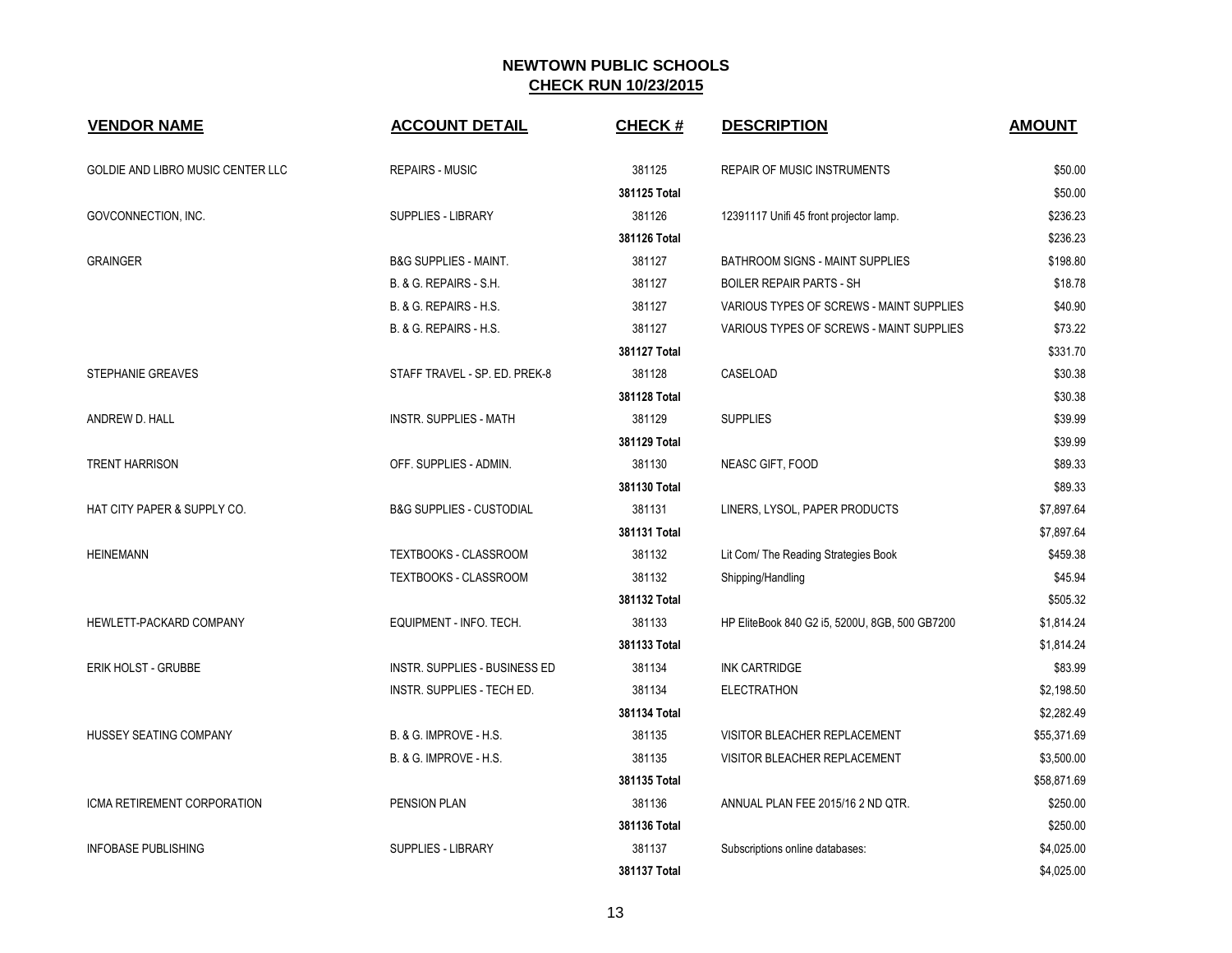| <b>VENDOR NAME</b>                            | <b>ACCOUNT DETAIL</b>          | <b>CHECK#</b> | <b>DESCRIPTION</b>                            | <b>AMOUNT</b> |
|-----------------------------------------------|--------------------------------|---------------|-----------------------------------------------|---------------|
| INSTITUTE FOR EDUCATIONAL DEVELOPMENT         | STAFF TRAIN. - ELEM.           | 381138        | Seminar for School Medical Emergencies        | \$239.00      |
|                                               | STAFF TRAIN. - H.S.            | 381138        | Seminar for School Medical Emergencies        | \$239.00      |
|                                               |                                | 381138 Total  |                                               | \$478.00      |
| THE INSTITUTE OF PROFESSIONAL PRACTICE        | PROF. SERV. - PSYCH/MED. EVAL. | 381139        | PROF. SERV. - PSYCH/MED. EVAL.                | \$9,620.00    |
|                                               |                                | 381139 Total  |                                               | \$9,620.00    |
| <b>INTEGRITY PIANO SERVICE</b>                | <b>REPAIRS - MUSIC</b>         | 381140        | Piano Tuning - Choir Room and Orchestra Room  | \$270.00      |
|                                               |                                | 381140 Total  |                                               | \$270.00      |
| <b>ITSAVVY LLC</b>                            | OFF. SUPPLIES - ADMIN.         | 381141        | Toners for HP pro 400 printer. Free shipping. | \$374.10      |
|                                               |                                | 381141 Total  |                                               | \$374.10      |
| <b>KELLIE JUNE</b>                            | STAFF TRAVEL - INFO. TECH.     | 381142        | travel user group                             | \$52.90       |
|                                               |                                | 381142 Total  |                                               | \$52.90       |
| KLINGBERG FAMILY CENTERS INC.                 | TUITION - OUT-OF-DISTRICT      | 381143        | <b>TUITION - OUT-OF-DISTRICT</b>              | \$8,330.30    |
|                                               |                                | 381143 Total  |                                               | \$8,330.30    |
| LIFESPAN SCHOOL SOLUTIONS INC.                | TUITION - OUT-OF-DISTRICT      | 381144        | TUITION - OUT-OF-DISTRICT                     | \$629.00      |
|                                               |                                | 381144 Total  |                                               | \$629.00      |
| <b>RICK LYE</b>                               | STAFF TRAVEL - CLASSROOM       | 381145        | UCONN CONF ON SECONDARY SCH WRITING           | \$87.52       |
|                                               |                                | 381145 Total  |                                               | \$87.52       |
| MAHARD'S PIANO SERVICE, LLC                   | <b>REPAIRS - MUSIC</b>         | 381146        | PIANO TUNING                                  | \$755.00      |
|                                               |                                | 381146 Total  |                                               | \$755.00      |
| <b>MANKA CONSTRUCTION &amp; REMOLDING LLC</b> | B. & G. REPAIRS - H.           | 381147        | CUT AND REHANG DOORS - HAWL                   | \$233.00      |
|                                               | B. & G. REPAIRS - M.G.         | 381147        | COVER CARPET WITH CARPET PROTECTOR            | \$674.00      |
|                                               |                                | 381147 Total  |                                               | \$907.00      |
| W.B. MASON., INC.                             | OFF. SUPPLIES - BUS. SERV.     | 381148        | WATER 2015/16                                 | \$129.87      |
|                                               | OFF. SUPPLIES - BUS. SERV.     | 381148        | <b>SUPPLIES 2015/16</b>                       | \$22.83       |
|                                               | OFF. SUPPLIES - BUS. SERV.     | 381148        | <b>SUPPLIES 2015/16</b>                       | \$90.98       |
|                                               | OFF. SUPPLIES - BUS. SERV.     | 381148        | COFFEE 2015/16                                | \$35.96       |
|                                               | INSTR. SUPPLIES - CLASSROOM    | 381148        | Computer desk (Egan) Item MLN-945-MEC         | \$159.95      |
|                                               | INSTR. SUPPLIES - CLASSROOM    | 381148        | Large white paper, Item PAC-103122-5          | \$68.88       |
|                                               | <b>INSTR. SUPPLIES - ART</b>   | 381148        | Ticonderoga 2.5 medium lead writing pencils   | (\$11.20)     |
|                                               | <b>INSTR. SUPPLIES - ART</b>   | 381148        | Ticonderoga 2.5 medium lead writing pencils   | \$11.20       |
|                                               | <b>INSTR. SUPPLIES - ART</b>   | 381148        | Ticonderoga 2.5 medium lead writing pencils   | \$11.20       |
|                                               | <b>INSTR. SUPPLIES - ART</b>   | 381148        | 18x12 Tru-Ray Turquoise construction paper    | \$15.80       |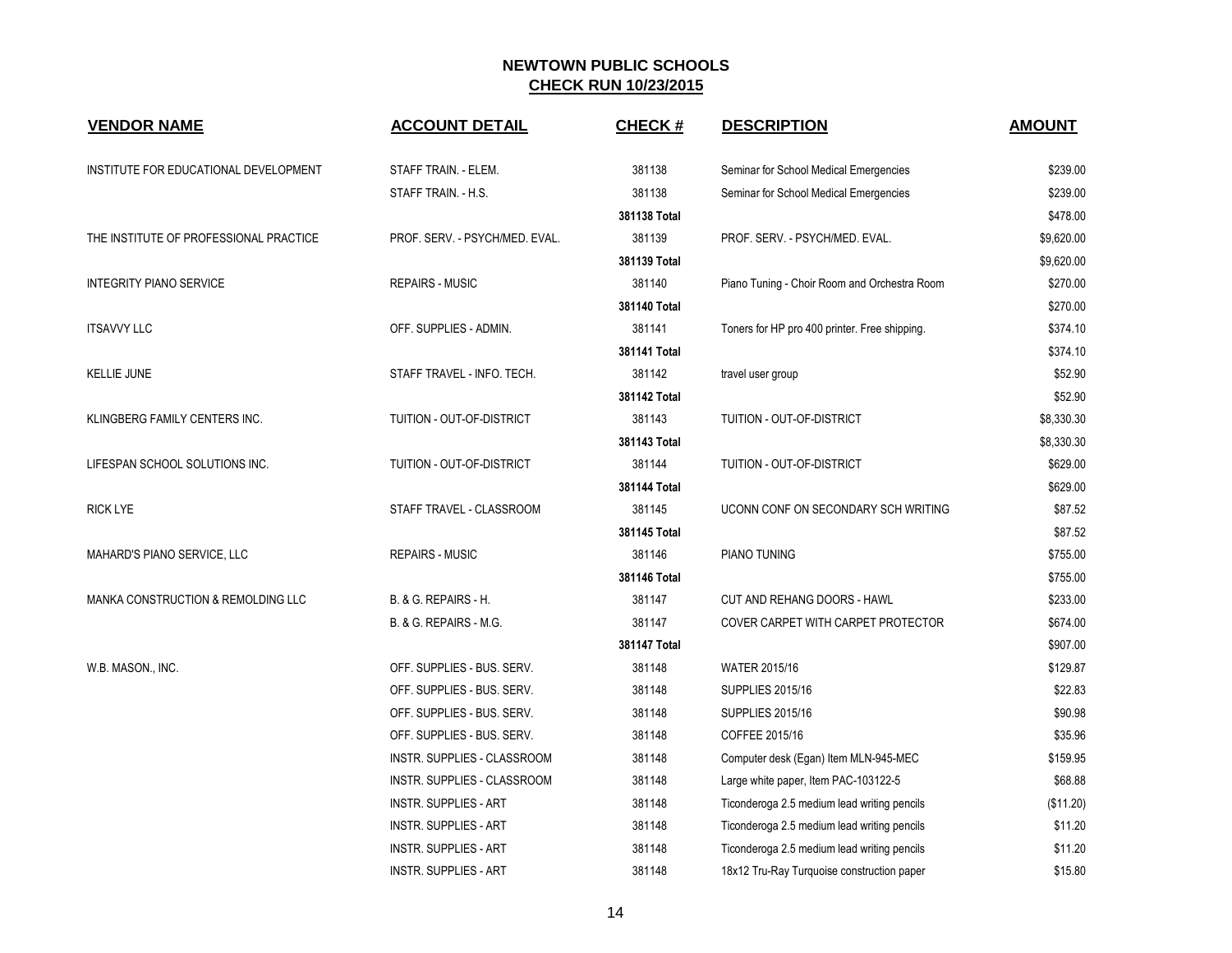| <b>VENDOR NAME</b> | <b>ACCOUNT DETAIL</b>            | <b>CHECK#</b> | <b>DESCRIPTION</b>                               | <b>AMOUNT</b> |
|--------------------|----------------------------------|---------------|--------------------------------------------------|---------------|
| W.B. MASON., INC.  | INSTR. SUPPLIES - ART            | 381148        | 18x12 Tru-Ray Yellow - PAC 1103036               | \$8.34        |
|                    | INSTR. SUPPLIES - ART            | 381148        | 12x18 drawing paper 80 lb white - 500 sheet/ream | \$113.50      |
|                    | INSTR. SUPPLIES - ART            | 381148        | 18x24 Tag board manilla 100 shts/PKG - PAC 5190  | \$79.70       |
|                    | <b>INSTR. SUPPLIES - ART</b>     | 381148        | Dry erase markers 8 colors - SAN80078            | \$21.04       |
|                    | <b>INSTR. SUPPLIES - ART</b>     | 381148        | Brush 9x12 drawing paper 60 lb. white            | \$27.36       |
|                    | INSTR. SUPPLIES - ART            | 381148        | 12x18 tag board 125 lb. white - PAC 5284         | \$35.80       |
|                    | <b>INSTR. SUPPLIES - ART</b>     | 381148        | 12x18 drawing paper 80 lb white - 500 sheet/ream | (\$113.50)    |
|                    | <b>INSTR. SUPPLIES - ART</b>     | 381148        | 18x24 Tag board manilla 100 shts/pk              | (\$79.70)     |
|                    | INSTR. SUPPLIES - ART            | 381148        | 12x18 drawing paper 80 lb white - 500 sheet/ream | \$113.50      |
|                    | <b>INSTR. SUPPLIES - ART</b>     | 381148        | 18x24 Tag board manilla 100 shts/PKG - PAC 5190  | \$79.70       |
|                    | INSTR. SUPPLIES - ENGLISH        | 381148        | SEE ATTACHED LIST                                | (\$8.64)      |
|                    | <b>INSTR. SUPPLIES - SCIENCE</b> | 381148        | UNV43604 BULLETIN BOARD                          | (\$47.93)     |
|                    | <b>INSTR. SUPPLIES - SCIENCE</b> | 381148        | UNV43604 BULLETIN BOARD                          | \$47.93       |
|                    | INSTR. SUPPLIES - GIFTED         | 381148        | SUPPLIES GIFTED PROGRAM                          | \$23.90       |
|                    | INSTR. SUPPLIES - GIFTED         | 381148        | SUPPLIES GIFTED PROGRAM                          | \$16.66       |
|                    | INSTR. SUPPLIES - GUIDANCE       | 381148        | HGWCN045AN = 950XL                               | \$443.88      |
|                    | INSTR. SUPPLIES - GUIDANCE       | 381148        | HGWCNO47AN -951XL                                | \$139.95      |
|                    | INSTR. SUPPLIES - GUIDANCE       | 381148        | HGWCN048AN-951XL-Yellow                          | \$139.95      |
|                    | INSTR. SUPPLIES - GUIDANCE       | 381148        | HGWCN046AN -951XL- Cyron                         | \$134.95      |
|                    | OFF. SUPPLIES - H.S.             | 381148        | #GOJ-880503CT-3/CT FOAM REFILL                   | \$69.99       |
|                    | MEDICAL SUPPLIES - H.S.          | 381148        | 12 inch Sanitizer #GOJ-882006(white)             | \$6.79        |
|                    | INSTR. SUPPLIES - CLASSROOM      | 381148        | PRO 100% PREMIUM RECYCLE FACIAL TISSUES          | \$686.50      |
|                    | INSTR. SUPPLIES - CLASSROOM      | 381148        | POSTER BOARD, RED, BLUE, GREEN-SEE CART          | \$71.46       |
|                    | INSTR. SUPPLIES - MUSIC          | 381148        | Copy paper, Item CASMP2201CY                     | \$315.00      |
|                    | <b>INSTR. SUPPLIES - MUSIC</b>   | 381148        | Copy paper, Item CASMP2201GN. Free shipping      | \$280.00      |
|                    | INSTR. SUPPLIES - SP. ED. PREK-8 | 381148        | See attached                                     | \$23.70       |
|                    | INSTR. SUPPLIES - ENGLISH        | 381148        | SEE ATTACHED LIST - CARD STOCK ETC.              | \$364.63      |
|                    | INSTR. SUPPLIES - ENGLISH        | 381148        | 10-9-15 HON1876C                                 | \$225.00      |
|                    | INSTR. SUPPLIES - SP. ED. H.S.   | 381148        | AS PER ATTACHED                                  | \$187.79      |
|                    | INSTR. SUPPLIES - WORLD LANG.    | 381148        | SEE CART                                         | \$33.98       |
|                    |                                  | 381148 Total  |                                                  | \$3,976.70    |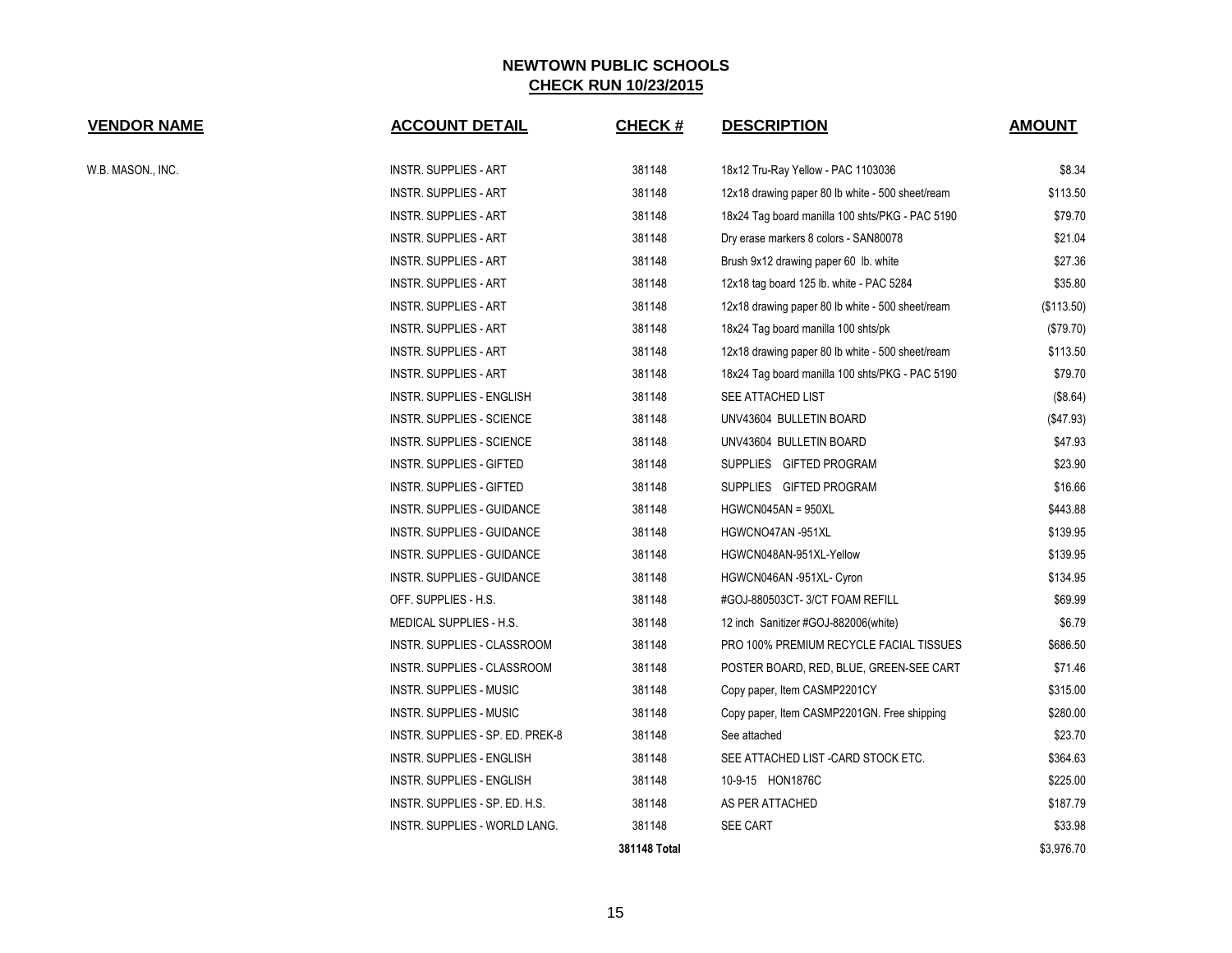| <b>VENDOR NAME</b>                    | <b>ACCOUNT DETAIL</b>           | <b>CHECK#</b> | <b>DESCRIPTION</b>                                | <b>AMOUNT</b> |
|---------------------------------------|---------------------------------|---------------|---------------------------------------------------|---------------|
| MATHEMATICAL OLYMPIADS                | INSTR. SUPPLIES - CLASSROOM     | 381149        | Division E - 4th Grade                            | \$109.00      |
|                                       |                                 | 381149 Total  |                                                   | \$109.00      |
| MCKENNEY MECHANICAL CONTRACTORS INC.  | <b>B&amp;G CONTRACTED SERV.</b> | 381150        | BOILER CLEANING - ALL SCHOOLS                     | \$2,047.00    |
|                                       | <b>B&amp;G CONTRACTED SERV.</b> | 381150        | BOILER CLEANING - ALL SCHOOLS                     | \$2,047.00    |
|                                       | <b>B&amp;G CONTRACTED SERV.</b> | 381150        | BOILER CLEANING - ALL SCHOOLS                     | \$1,161.00    |
|                                       | <b>B&amp;G CONTRACTED SERV.</b> | 381150        | BOILER CLEANING - ALL SCHOOLS                     | \$3,811.00    |
|                                       | <b>B&amp;G CONTRACTED SERV.</b> | 381150        | BOILER CLEANING - ALL SCHOOLS                     | \$2,047.00    |
|                                       | <b>B&amp;G CONTRACTED SERV.</b> | 381150        | BOILER CLEANING - ALL SCHOOLS                     | \$1,604.00    |
|                                       | <b>B&amp;G CONTRACTED SERV.</b> | 381150        | BOILER CLEANING - ALL SCHOOLS                     | \$4,310.00    |
|                                       | <b>B&amp;G CONTRACTED SERV.</b> | 381150        | BOILER CLEANING - ALL SCHOOLS                     | \$2,589.00    |
|                                       | <b>B&amp;G CONTRACTED SERV.</b> | 381150        | <b>BOILER CLEANING - ALL SCHOOLS</b>              | \$2,864.00    |
|                                       |                                 | 381150 Total  |                                                   | \$22,480.00   |
| MELIORA ACADEMY INC.                  | TUITION - OUT-OF-DISTRICT       | 381151        | TUITION - OUT-OF-DISTRICT                         | \$15,015.00   |
|                                       |                                 | 381151 Total  |                                                   | \$15,015.00   |
| <b>METRO SWIM SHOP</b>                | <b>INSTR. SUPPLIES - SPORTS</b> | 381152        | <b>SPEEDO FEMALE SUIT</b>                         | \$2,398.50    |
|                                       | INSTR. SUPPLIES - SPORTS        | 381152        | <b>CAPS-LATEX</b>                                 | \$160.00      |
|                                       |                                 | 381152 Total  |                                                   | \$2,558.50    |
| WILLIAM B. MEYER INC.                 | OFF. SUPPLIES - PUPIL SERV.     | 381153        | <b>SERVICES</b>                                   | \$1,267.39    |
|                                       |                                 | 381153 Total  |                                                   | \$1,267.39    |
| MOBILE MINI, INC.                     | <b>EQUIP RENTAL - SPORTS</b>    | 381154        | <b>RENTAL CONTAINERS</b>                          | \$95.00       |
|                                       |                                 | 381154 Total  |                                                   | \$95.00       |
| <b>TAMRE MOCKUS</b>                   | STAFF TRAIN. - STAFF DEVELOP.   | 381155        | Presentation overview to the Newtown K-12 Science | \$200.00      |
|                                       |                                 | 381155 Total  |                                                   | \$200.00      |
| MUSIC & ARTS CENTER, INC.             | <b>REPAIRS - MUSIC</b>          | 381156        | For repairs throughout the school year.           | \$42.50       |
|                                       | <b>REPAIRS - MUSIC</b>          | 381156        | For repairs throughout the school year.           | \$112.50      |
|                                       | <b>EQUIPMENT - MUSIC</b>        | 381156        | Jupiter 593 GL Baritone Saxophone. Free shipping  | \$3,008.40    |
|                                       |                                 | 381156 Total  |                                                   | \$3,163.40    |
| NATIONAL ATHLETIC TRAINER ASSOCIATION | STAFF TRAIN. - CLASSROOM        | 381157        | <b>BRINING GAP</b>                                | \$211.25      |
|                                       |                                 | 381157 Total  |                                                   | \$211.25      |
| NATIONAL GEOGRAPHIC                   | INSTR. SUPPLIES - CLASSROOM     | 381158        | Renewal for YOUNG EXPLORER, 2015-16 school year   | \$481.50      |
|                                       |                                 | 381158 Total  |                                                   | \$481.50      |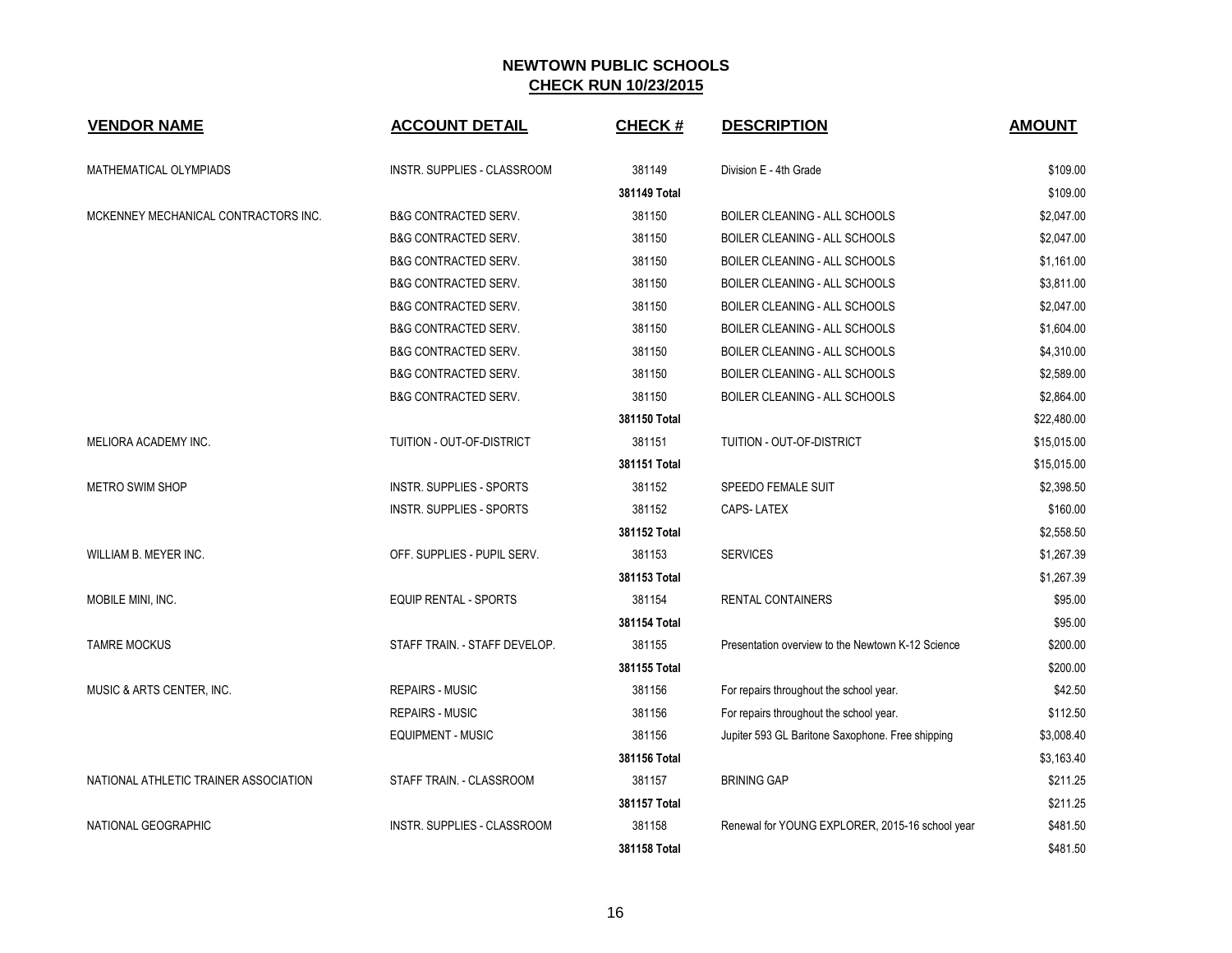| <b>VENDOR NAME</b>                | <b>ACCOUNT DETAIL</b>          | <b>CHECK#</b> | <b>DESCRIPTION</b>                                | <b>AMOUNT</b> |
|-----------------------------------|--------------------------------|---------------|---------------------------------------------------|---------------|
| <b>NEACAC</b>                     | MEMBERSHIPS - GUIDANCE         | 381159        | NEACAC Membership Dues - NHS School Counseling    | \$25.00       |
|                                   |                                | 381159 Total  |                                                   | \$25.00       |
| THE NEW YORK TIMES                | <b>SUPPLIES - LIBRARY</b>      | 381160        | Subscription renewal to The New York Times        | \$141.40      |
|                                   |                                | 381160 Total  |                                                   | \$141.40      |
| NEWTOWN CULINARY                  | OFF. SUPPLIES - ADMIN.         | 381161        | NEASC VISITING TEAM LUNCHEON                      | \$390.00      |
|                                   | OFF. SUPPLIES - ADMIN.         | 381161        | NEASC VISITING TEAM RECEPTION                     | \$1,500.00    |
|                                   |                                | 381161 Total  |                                                   | \$1,890.00    |
| THE NIXON COMPANY                 | <b>REPAIRS - SPORTS</b>        | 381162        | SPORT EMBLEM LACROSSE                             | \$37.50       |
|                                   |                                | 381162 Total  |                                                   | \$37.50       |
| ON-SITE SHREDDING                 | INSTR. SUPPLIES - CLASSROOM    | 381163        | SHREDDING SERV 2015/16                            | \$26.00       |
|                                   | INSTR. SUPPLIES - CLASSROOM    | 381163        | SHREDDING SERV 2015/16                            | \$26.00       |
|                                   | OFF. SUPPLIES - ADMIN.         | 381163        | Shredding fee.2015/16                             | \$25.00       |
|                                   |                                | 381163 Total  |                                                   | \$77.00       |
| <b>KATHLEEN PAPP</b>              | STAFF TRAVEL - CLASSROOM       | 381164        | <b>TRAVEL WILSON TRAINING</b>                     | \$41.34       |
|                                   |                                | 381164 Total  |                                                   | \$41.34       |
| PASCO SCIENTIFIC                  | INSTR. SUPPLIES - SCIENCE      | 381165        | SEE ATTACHED                                      | \$706.00      |
|                                   | INSTR. SUPPLIES - SCIENCE      | 381165        | SEE ATTACHED                                      | \$113.00      |
|                                   |                                | 381165 Total  |                                                   | \$819.00      |
| PCM-G                             | INSTR. SUPPLIES - CLASSROOM    | 381166        | Mfr: Visiontek, Radeon HD 4350 SFF- Graphics card | \$69.95       |
|                                   |                                | 381166 Total  |                                                   | \$69.95       |
| <b>J.W. PEPPER &amp; SON INC.</b> | <b>INSTR. SUPPLIES - MUSIC</b> | 381167        | <b>MUSIC SUPPLIES</b>                             | \$259.99      |
|                                   | INSTR. SUPPLIES - MUSIC        | 381167        | <b>MUSIC SUPPLIES</b>                             | \$363.99      |
|                                   | <b>INSTR. SUPPLIES - MUSIC</b> | 381167        | <b>CHORAL MUSIC</b>                               | \$777.63      |
|                                   | <b>INSTR. SUPPLIES - MUSIC</b> | 381167        | <b>CHORAL MUSIC</b>                               | \$92.24       |
|                                   |                                | 381167 Total  |                                                   | \$1,493.85    |
| PROJECT ADVENTURE, INC.           | REPAIRS - PROJ. ADV.           | 381168        | Challenge Course Inspection per attached contract | \$1,100.00    |
|                                   |                                | 381168 Total  |                                                   | \$1,100.00    |
| PROJECTOR LAMP SOURCE             | INSTR. SUPPLIES - COMPUTER ED. | 381169        | SMART Board lamp for projector 680i               | \$534.00      |
|                                   |                                | 381169 Total  |                                                   | \$534.00      |
| <b>MARK PURCELL</b>               | STAFF TRAIN. - B&G ADMIN.      | 381170        | HOME IMPROVEMENT LICENSE                          | \$220.00      |
|                                   | STAFF TRAIN. - B&G ADMIN.      | 381170        | PLUMBING LICENSE                                  | \$120.00      |
|                                   |                                | 381170 Total  |                                                   | \$340.00      |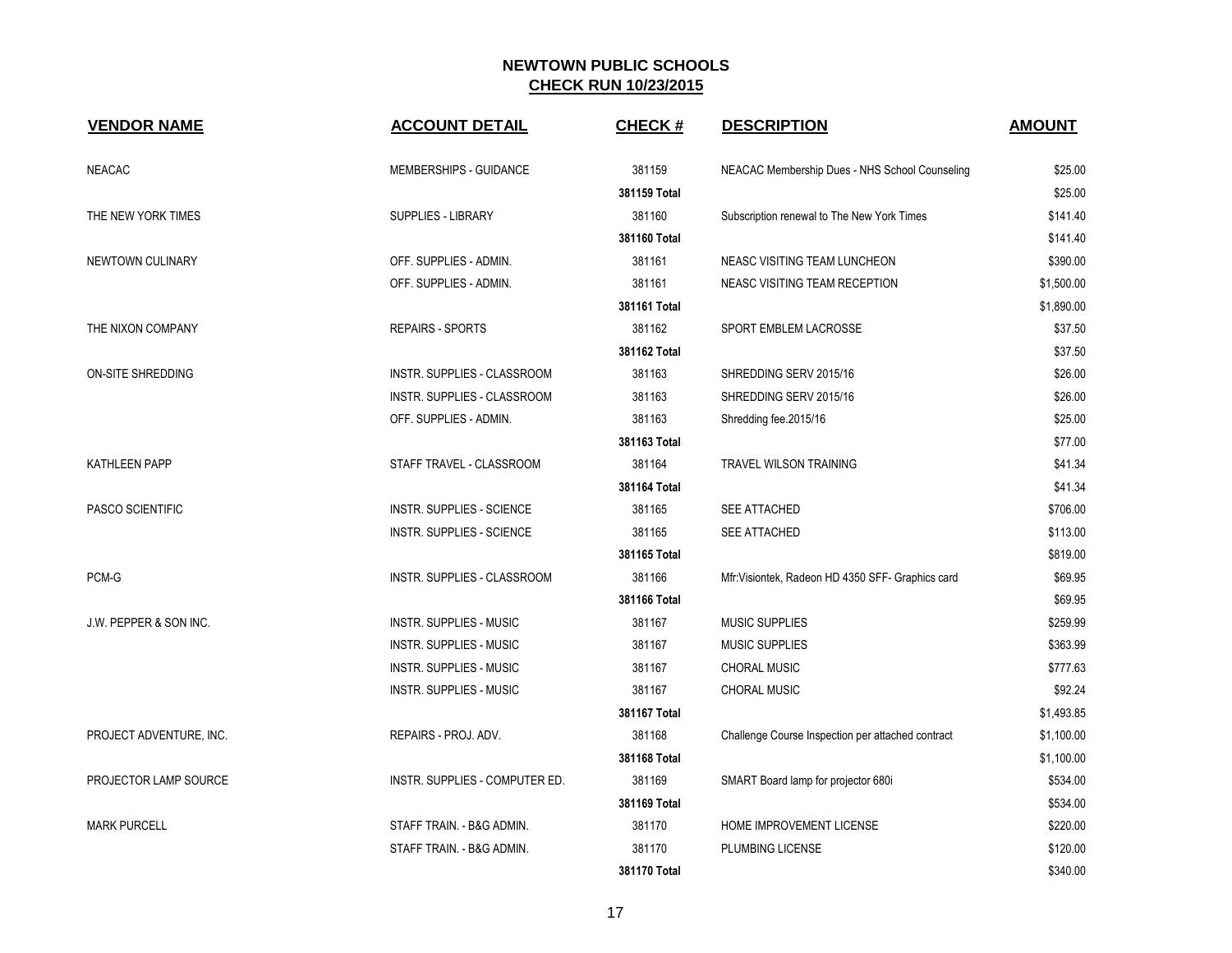| <b>VENDOR NAME</b>                | <b>ACCOUNT DETAIL</b>               | <b>CHECK#</b> | <b>DESCRIPTION</b>                                      | <b>AMOUNT</b> |
|-----------------------------------|-------------------------------------|---------------|---------------------------------------------------------|---------------|
| <b>QUILL CORPORATION</b>          | INSTR. SUPPLIES - CLASSROOM         | 381171        | Swingline Staples 902-SF4                               | \$106.05      |
|                                   | INSTR. SUPPLIES - CLASSROOM         | 381171        | Quill brand staples 901-791123                          | \$3.90        |
|                                   | INSTR. SUPPLIES - CLASSROOM         | 381171        | Paper clips - 901P1KS                                   | \$86.80       |
|                                   | <b>INSTR. SUPPLIES - CLASSROOM</b>  | 381171        | Crayola classic washable markers - Broad line           | \$65.78       |
|                                   | INSTR. SUPPLIES - CLASSROOM         | 381171        | Crayola classic washable markers - Fine point           | \$101.66      |
|                                   | <b>INSTR. SUPPLIES - CLASSROOM</b>  | 381171        | <b>SHARPIES</b>                                         | \$194.40      |
|                                   |                                     | 381171 Total  |                                                         | \$558.59      |
| REGIONAL SCHOOL DISTRICT #14      | TUITION - OUT-OF-DISTRICT           | 381172        | TUITION - OUT-OF-DISTRICT                               | \$11,750.00   |
|                                   | TUITION - OUT-OF-DISTRICT REG. ED.  | 381172        | TUITION - OUT-OF-DISTRICT REG. ED.                      | \$27,291.20   |
|                                   |                                     | 381172 Total  |                                                         | \$39,041.20   |
| RIDDELL/ ALL AMERICAN SPORTS CORP | <b>INSTR. SUPPLIES - SPORTS</b>     | 381173        | FOOTBALL JERSEY ADULT                                   | \$2,779.00    |
|                                   | <b>INSTR. SUPPLIES - SPORTS</b>     | 381173        | FOOTBALL HELMET AND FACE GUARD                          | \$2,437.25    |
|                                   |                                     | 381173 Total  |                                                         | \$5,216.25    |
| RYONET CORPORATION                | INSTR. SUPPLIES - TECH ED.          | 381174        | <b>SCREEN PRINTING SUPPLIES</b>                         | \$63.15       |
|                                   | INSTR. SUPPLIES - TECH ED.          | 381174        | <b>SHIPPING</b>                                         | \$25.00       |
|                                   |                                     | 381174 Total  |                                                         | \$88.15       |
| HENRY SCHEIN, INC.                | <b>MEDICAL SUPPLIES - NONPUBLIC</b> | 381175        | Disp. Washcloths- St.Rose                               | \$29.98       |
|                                   | MEDICAL SUPPLIES - ELEM.            | 381175        | Washcloths-HOM                                          | \$14.99       |
|                                   | MEDICAL SUPPLIES - ELEM.            | 381175        | Washcloths-RIS                                          | \$74.95       |
|                                   | MEDICAL SUPPLIES - ELEM.            | 381175        | Washcloths-STARR                                        | \$29.98       |
|                                   | MEDICAL SUPPLIES - H.S.             | 381175        | Washcloths-NHS                                          | \$59.96       |
|                                   |                                     | 381175 Total  |                                                         | \$209.86      |
| SCHOLASTIC READING CLUB           | <b>TEXTBOOKS - READING</b>          | 381176        | For purchase of books to build classroom library.       | \$313.50      |
|                                   |                                     | 381176 Total  |                                                         | \$313.50      |
| SCHOOL HEALTH CORPORATION         | MEDICAL SUPPLIES - M.S.             | 381177        | Assorted medical supplies                               | \$25.70       |
|                                   | MEDICAL SUPPLIES - H.S.             | 381177        | Assorted Medical supplies                               | \$28.21       |
|                                   |                                     | 381177 Total  |                                                         | \$53.91       |
| SCHOOL OUTFITTERS LLC             | INSTR. SUPPLIES - SP. ED. PREK-8    | 381178        | WOODEN STEP STOOL ASSEMBLED SPG5042f                    | \$223.76      |
|                                   | INSTR. SUPPLIES - SP. ED. PREK-8    | 381178        | <b>SHIPPING</b>                                         | \$35.32       |
|                                   |                                     | 381178 Total  |                                                         | \$259.08      |
| <b>SCHOOL SPECIALTY</b>           | INSTR. SUPPLIES - P.E.              | 381179        | Instructional supplies - see attached quote #7779335073 | \$529.98      |
|                                   | INSTR. SUPPLIES - SP. ED. PREK-8    | 381179        | CORE DISK 9-016909-134 YELLOW                           | \$199.38      |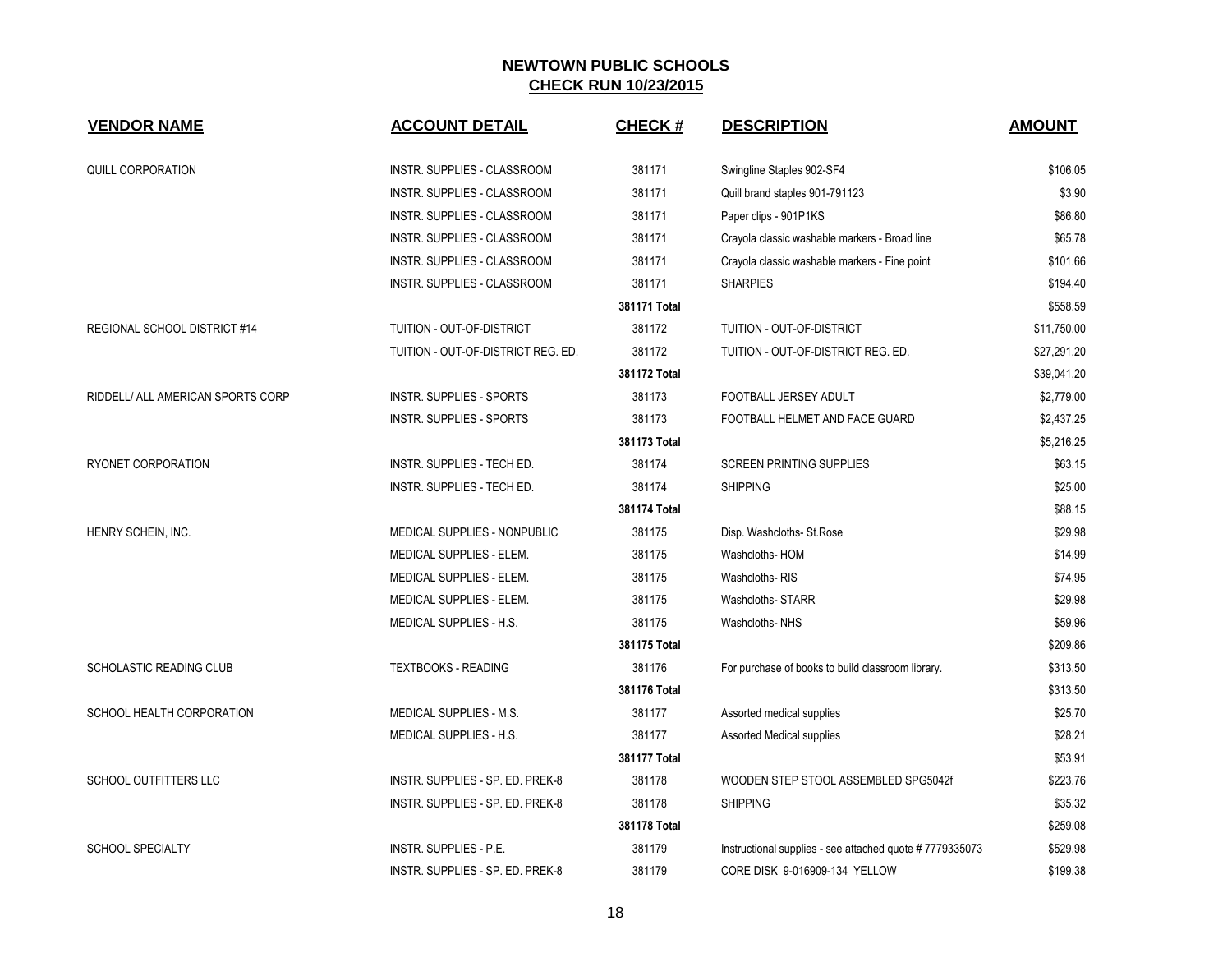| <b>VENDOR NAME</b>                    | <b>ACCOUNT DETAIL</b>              | <b>CHECK#</b> | <b>DESCRIPTION</b>                          | <b>AMOUNT</b> |
|---------------------------------------|------------------------------------|---------------|---------------------------------------------|---------------|
| <b>SCHOOL SPECIALTY</b>               | INSTR. SUPPLIES - CLASSROOM        | 381179        | Two Inch white binder, Item 086394          | \$91.00       |
|                                       | INSTR. SUPPLIES - CLASSROOM        | 381179        | Pushpins, Item 003351                       | \$5.70        |
|                                       | INSTR. SUPPLIES - CLASSROOM        | 381179        | Assorted construction paper per attached.   | \$22.90       |
|                                       | INSTR. SUPPLIES - CLASSROOM        | 381179        | half inch binder for Reading classes.       | \$26.50       |
|                                       | INSTR. SUPPLIES - CLASSROOM        | 381179        | Nice Pak Wet Nap #1498269                   | \$213.60      |
|                                       | INSTR. SUPPLIES - CLASSROOM        | 381179        | 30/pk Elmers Glue Sticks #081454            | \$37.20       |
|                                       | <b>INSTR. SUPPLIES - CLASSROOM</b> | 381179        | Swingline Stand. Staples #1069583           | \$14.10       |
|                                       | INSTR. SUPPLIES - CLASSROOM        | 381179        | 100/pk Man. Fold. #015741                   | \$71.30       |
|                                       |                                    | 381179 Total  |                                             | \$1,211.66    |
| SELECT PHYSICAL THERAPY HOLDINGS INC. | MEDICAL INS. PREMIUMS              | 381180        | SERVICE 09/24/2015                          | \$300.00      |
|                                       |                                    | 381180 Total  |                                             | \$300.00      |
| SOCIAL STUDIES SCHOOL SERVICE         | INSTR. SUPPLIES - SOC. STUDIES     | 381181        | Various books, maps, and CD s for classroom | \$664.25      |
|                                       | INSTR. SUPPLIES - SOC. STUDIES     | 381181        | Shipping charge                             | \$79.71       |
|                                       |                                    | 381181 Total  |                                             | \$743.96      |
| SOUTHBURY PRINTING CENTRE, INC.       | PRINTING - B.O.E.                  | 381182        | 1000 LETTERHEAD - OFFICE SUPERINTENDENT     | \$247.91      |
|                                       |                                    | 381182 Total  |                                             | \$247.91      |
| THE SOUTHFIELD CENTER FOR PSY SERV    | CONTRACTED SERV. - SP/HEAR.        | 381183        | CONTRACTED SERV. - SP/HEAR.                 | \$600.00      |
|                                       | PROF. SERV. - PSYCH/MED. EVAL.     | 381183        | PROF. SERV. - PSYCH/MED. EVAL.              | \$1,291.84    |
|                                       |                                    | 381183 Total  |                                             | \$1,891.84    |
| SPATH BJORKLUND ASSOCIATES INC.       | PROF. SERV. - B. & G.              | 381184        | <b>QUARTERLY MONITORING</b>                 | \$1,557.00    |
|                                       |                                    | 381184 Total  |                                             | \$1,557.00    |
| SPC SCHOOL PUBLICATIONS COMPANY       | <b>INSTR. SUPPLIES - SCIENCE</b>   | 381185        | 300 COPIES - HAWKEYE-VOL XXVII              | \$835.00      |
|                                       |                                    | 381185 Total  |                                             | \$835.00      |
| THE SPEECH ACADEMY                    | TUITION - OUT-OF-DISTRICT          | 381186        | TUITION - OUT-OF-DISTRICT                   | \$17,500.00   |
|                                       | TUITION - OUT-OF-DISTRICT          | 381186        | TUITION - OUT-OF-DISTRICT                   | \$17,500.00   |
|                                       |                                    | 381186 Total  |                                             | \$35,000.00   |
| STADIUM SYSTEM, INC.                  | <b>INSTR. SUPPLIES - SPORTS</b>    | 381187        | <b>WATER BOTTLE SET</b>                     | \$136.00      |
|                                       | <b>INSTR. SUPPLIES - SPORTS</b>    | 381187        | <b>FOOTBALL GEAR</b>                        | \$9,972.75    |
|                                       |                                    | 381187 Total  |                                             | \$10,108.75   |
| SUPERIOR CLEANERS AND TAILORS         | INSTR. SUPPLIES - SP. ED. PREK-8   | 381188        | LAUNDRY                                     | \$16.50       |
|                                       | INSTR. SUPPLIES - SP. ED. PREK-8   | 381188        | LAUNDRY                                     | \$16.50       |
|                                       |                                    | 381188 Total  |                                             | \$33.00       |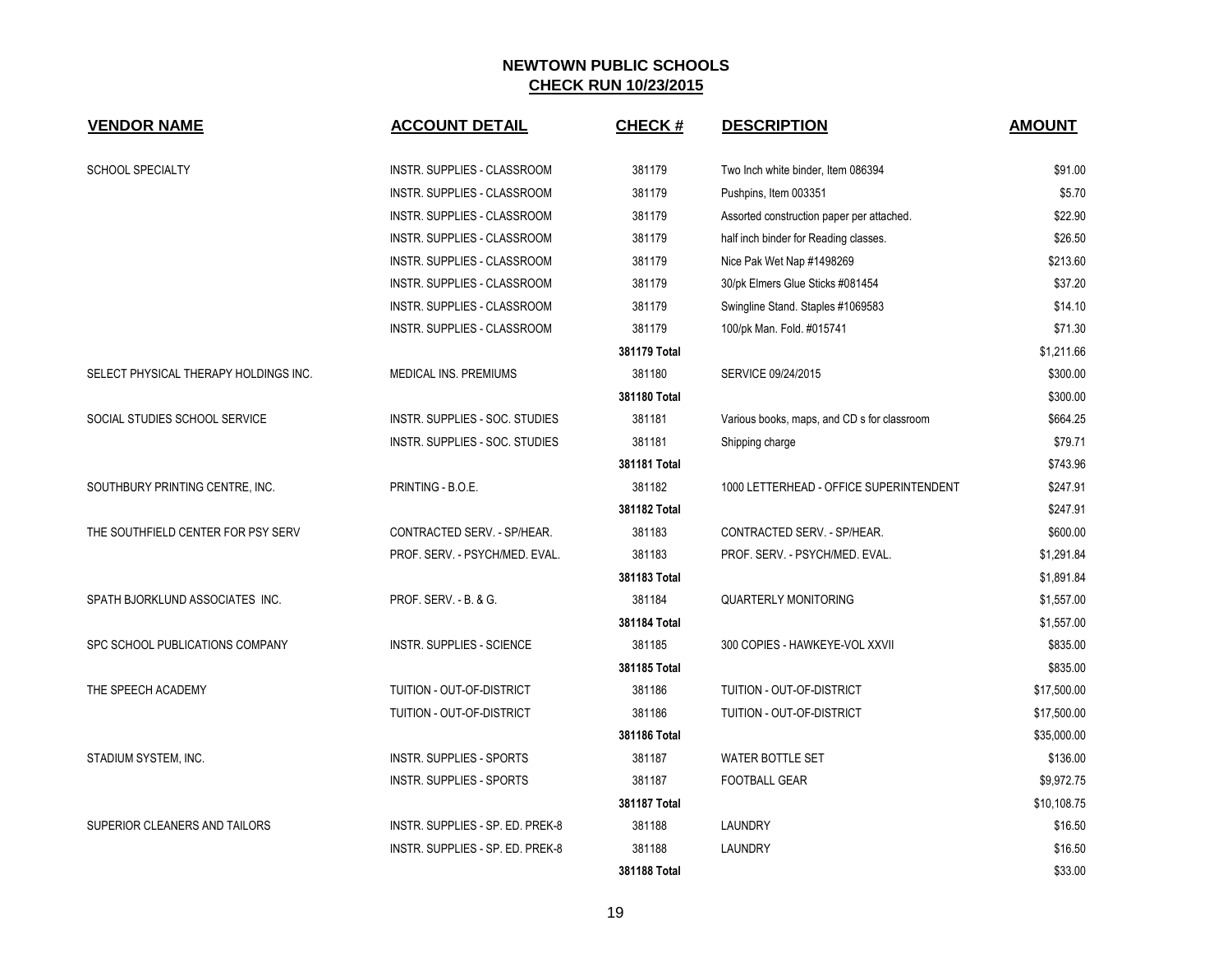| <b>VENDOR NAME</b>               | <b>ACCOUNT DETAIL</b>            | <b>CHECK#</b> | <b>DESCRIPTION</b>                             | <b>AMOUNT</b> |
|----------------------------------|----------------------------------|---------------|------------------------------------------------|---------------|
| <b>TECH AIR</b>                  | <b>INSTR. SUPPLIES - SCIENCE</b> | 381189        | C/O CYLINDER MAINT FEES - 1 YEAR               | \$45.00       |
|                                  | <b>INSTR. SUPPLIES - SCIENCE</b> | 381189        | SAFETY/ENVIRONMENTAL LEASE 09/2016             | \$7.95        |
|                                  |                                  | 381189 Total  |                                                | \$52.95       |
| <b>TESTA REFRIGERATION, LLC</b>  | <b>REPAIRS - CAFETERIA</b>       | 381190        | <b>REPAIR DRAIN</b>                            | \$425.00      |
|                                  | <b>REPAIRS - CAFETERIA</b>       | 381190        | REPAIR TRAULSEN FREEZER                        | \$205.00      |
|                                  | <b>REPAIRS - CAFETERIA</b>       | 381190        | REPAIR TRAULSEN FREEZER                        | \$320.78      |
|                                  | <b>REPAIRS - CAFETERIA</b>       | 381190        | REPAIR TWO DOOR COOLER & FREEZER               | \$150.00      |
|                                  | <b>REPAIRS - CAFETERIA</b>       | 381190        | NEW CAFE TWO DOOR FREEZER                      | \$475.00      |
|                                  | <b>REPAIRS - CAFETERIA</b>       | 381190        | REPAIR COOLER FREEZER PRODUCT                  | \$250.00      |
|                                  | <b>REPAIRS - CAFETERIA</b>       | 381190        | <b>REPAIR TRAULSEN</b>                         | \$150.00      |
|                                  |                                  | 381190 Total  |                                                | \$1,975.78    |
| THERAPY SHOPPE INC.              | STAFF TRAVEL - SP. ED. PREK-8    | 381191        | <b>SHIPPING</b>                                | \$7.99        |
|                                  | INSTR. SUPPLIES - SP. ED. PREK-8 | 381191        | OT SUPPLIES AS PER ATTACHED                    | \$45.98       |
|                                  |                                  | 381191 Total  |                                                | \$53.97       |
| ANGELA THILL                     | OFF. SUPPLIES - ADMIN.           | 381192        | <b>FOOD &amp; DRINK &amp; SNACKS</b>           | \$98.99       |
|                                  |                                  | 381192 Total  |                                                | \$98.99       |
| <b>DIMITRI THORNTON</b>          | STAFF TRAVEL - PUPIL SERV.       | 381193        | <b>TRAVEL PPT ACES</b>                         | \$50.77       |
|                                  | STAFF TRAVEL - PUPIL SERV.       | 381193        | TRAVEL PSY ASSESSMENT NONNEWUAG                | \$15.19       |
|                                  |                                  | 381193 Total  |                                                | \$65.96       |
| TIME FOR KIDS                    | INSTR. SUPPLIES - CLASSROOM      | 381194        | 3rd Grade Subscription Time For Kids 2015/2016 | \$484.50      |
|                                  |                                  | 381194 Total  |                                                | \$484.50      |
| TREASURER - STATE OF CONNECTICUT | CONTRACTED SERV. - SUPER.        | 381195        | <b>FINGERPRINTS</b>                            | \$553.50      |
|                                  |                                  | 381195 Total  |                                                | \$553.50      |
| TREASURER - STATE OF CONNECTICUT | CONTRACTED SERV. - SUPER.        | 381196        | <b>FINGERPRINTS</b>                            | \$118.00      |
|                                  |                                  | 381196 Total  |                                                | \$118.00      |
| URGENT CARE MEDICAL ASSOCIATES   | MEDICAL INS. PREMIUMS            | 381197        | POST OFFER SEPT 2015                           | \$2,055.60    |
|                                  |                                  | 381197 Total  |                                                | \$2,055.60    |
| US COACH WAYS INC.               | STUDENT TRAVEL - MUSIC           | 381198        | TRAVEL TO BALTIMORE                            | \$1,845.84    |
|                                  |                                  | 381198 Total  |                                                | \$1,845.84    |
| J.F. WALSH INC.                  | <b>B&amp;G CONTRACTED SERV.</b>  | 381199        | PLAYGROUND MULCH - ALL SCHOOLS                 | \$10,800.00   |
|                                  |                                  | 381199 Total  |                                                | \$10,800.00   |